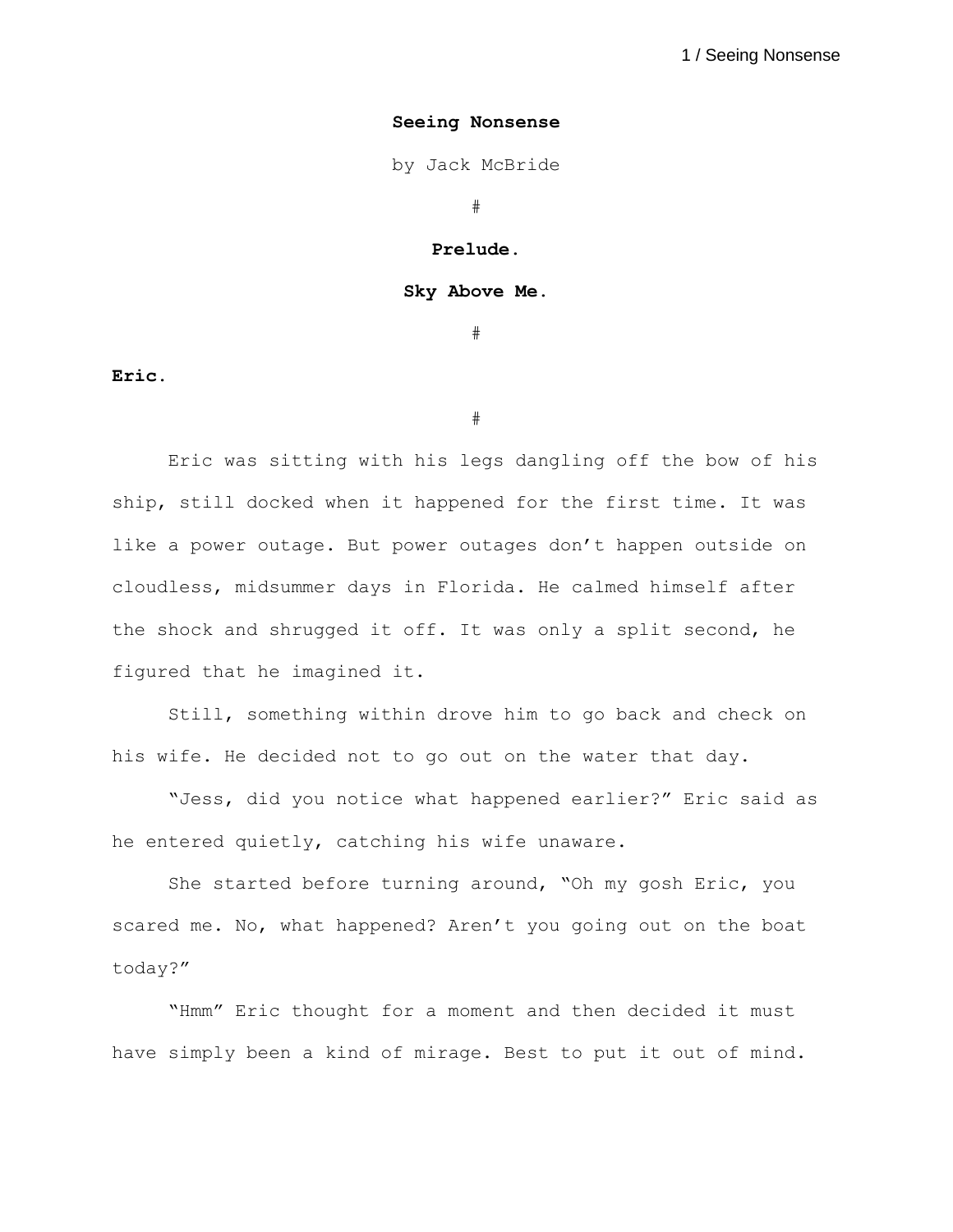"No, I just decided I'd rather spend the day with you." he replied.

"Oh, you are so sweet." Jess replied and walked up to him. "I've been wanting to see that new movie - Brooklyn, want to go to dinner before?"

"That sounds great." Eric replied. He put his arm around his wife and walked her over to look out the large patio windows, over the neighborhood and the water beyond. As he rubbed her back he felt strange, but good. Satisfied.

His wife rested her head on his shoulder, "I'm so happy. I was starting to worry you loved that boat more than me."

#

 $---$ 

----

#

**Thomas.**

#

Thomas woke up, cold and miserable. Before looking at his clock there was no indication it was truly the morning - he was in Fairbanks on the shortest day of the year. The sun wouldn't rise until around 11 and even then, it would be up a meager handful of hours. He had gone to law school to help native peoples, but that didn't make him enjoy the weeks of Alaskan darkness he'd lived through.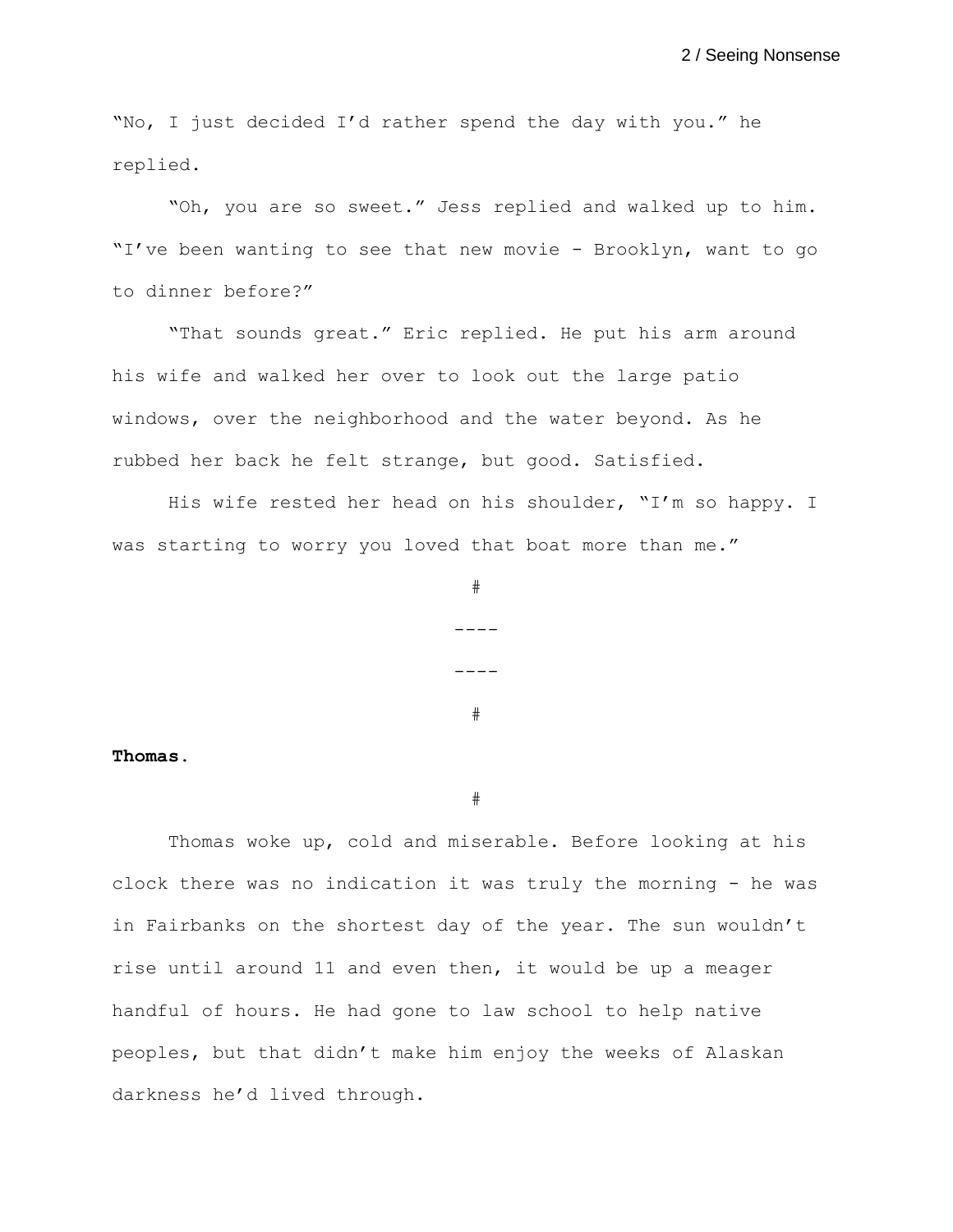As the Senior Tribal Policy Adviser for Region 10 under the EPA he knew the area fairly well and was on his way to convene with several northernmost tribal leaders. He hadn't been up here for a while and was looking forward to talking with these men and women again despite the dark and cold. They had the presence of politicians in D.C. with none (well maybe not none, but at least a lot less) of the ego.

He did his morning routine: shave, shower, pick out a fitting outfit. Always a suit, but he was very particular about what combination of pieces best suited the day's audience. Some would call it anal, but the joy he took in doing it separated it from neurosis.

Feeling well prepared he stepped outside carrying a coffee from the complimentary hotel Keurig. He still had a few minutes until his cab arrived, but enjoyed using the brisk air to get his gears turning.

He was lost in vaguely defined thoughts when it happened. He slowly noticed that it was much brighter than it had been just a few minutes before. More than that, it was warm. Quickly becoming too warm to be comfortable in his heavy suit and cap.

He removed his cap and wiped his brow. Then shifted his eyes skyward, and froze.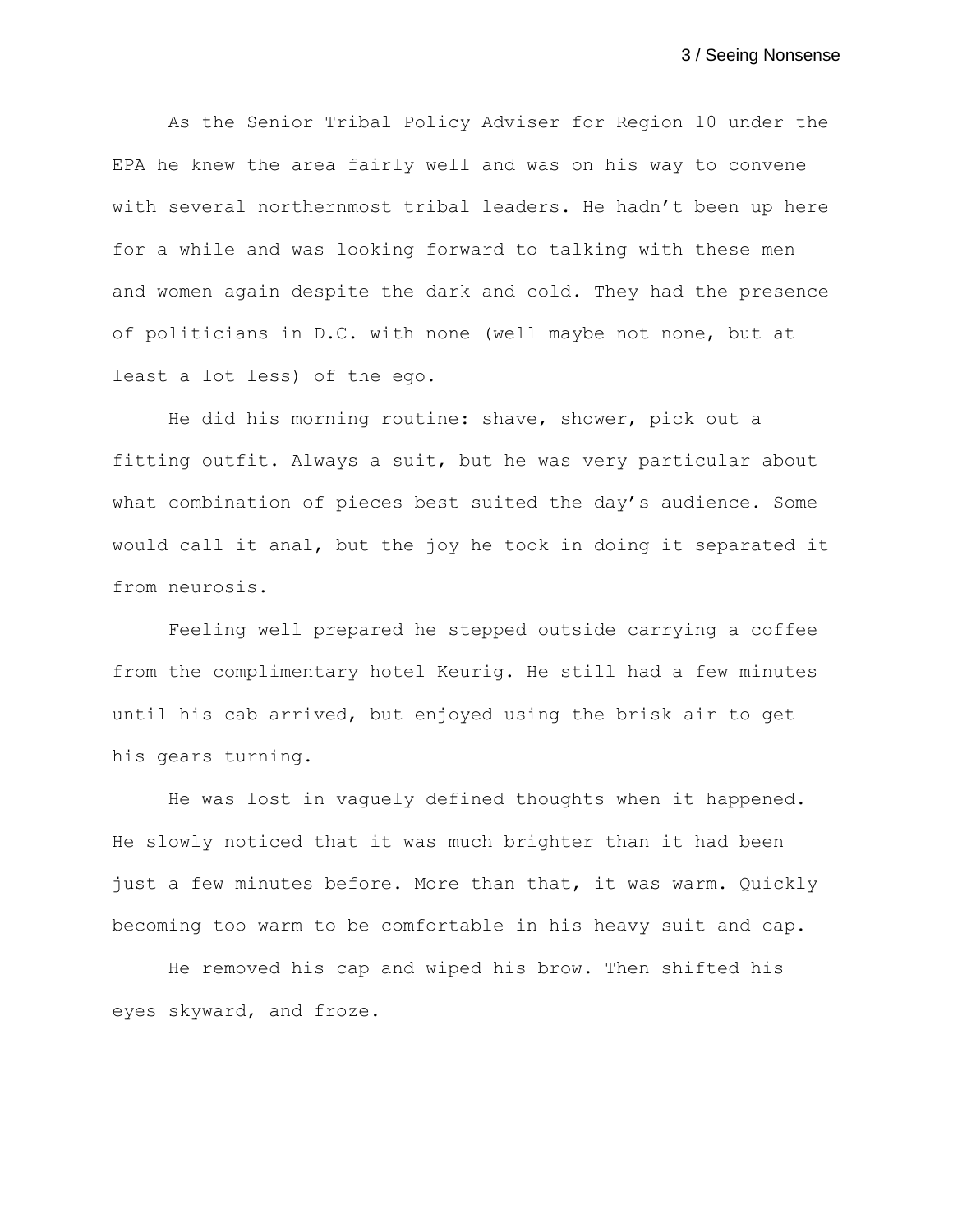His hat fell softly to the ground, its landing an almost inaudible rustling into snow. He never noticed it leave his hand.

His gaze was transfixed above.

```
#
----
----
 #
```
**Adam.**

#

President Adam Victor of the United States of America stood at the oval office windows, hands clasped behind his back.

An adviser walked in, "Sir, you should really take a look  $a -$ "

The President cut him off, "Not right now." and didn't move from his position.

The adviser stopped and let go of his posture, halfconsciously allowing a shiver of resignation to pass through him. He quietly exited the room.

The President stood alone, wrapped up in thought. He had run a campaign on fear. Many believed that his conservative, old-fashioned values had captured a populace put on edge by the recent 'meteorological instances.' But when it came down to it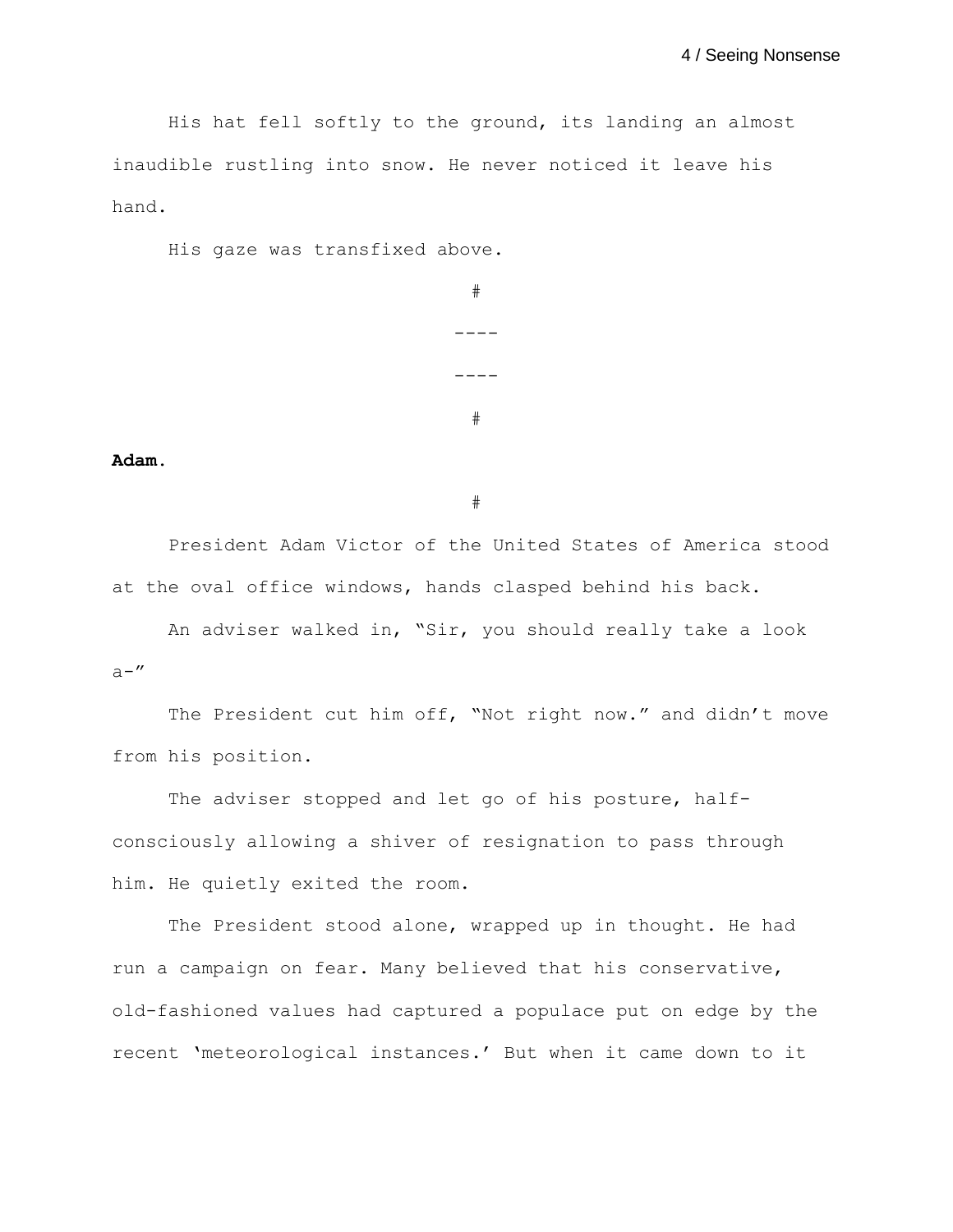he didn't know what to do about them - and just recently they'd been occurring more frequently.

We couldn't tell why, but they all seemed to be focused around the sun or other stars. When running his campaign, he saw them as a tool. Not something to truly worry about, but now he wasn't so sure about either of those things. They hadn't had any truly negative effects for a long time, the tides may be shifting slightly and the chemical makeup of the atmosphere was apparently increasing in helium but these seemed like they could be natural phenomena to him. As usual liberals were putting the blame on fossil fuels so he had ignored them outright.

But the unease had always been there, in his gut, impossible to fully ignore. It is hard to ignore the sun flickering like a basement lamp, or what looked like raging fires amongst the clouds.

Now he was wondering whether the scientists were right about it all. Perhaps they had destroyed the Earth and the repercussions, or an angered God, were destroying the Sun in revenge. The public had slowly lost their faith in him when the incidents kept increasing, especially when the most disturbing phenomena happened - a sharp increase in spontaneous human combustion, starting with someone in the front row of his second State of the Union Address.

And now, he had lost faith in himself.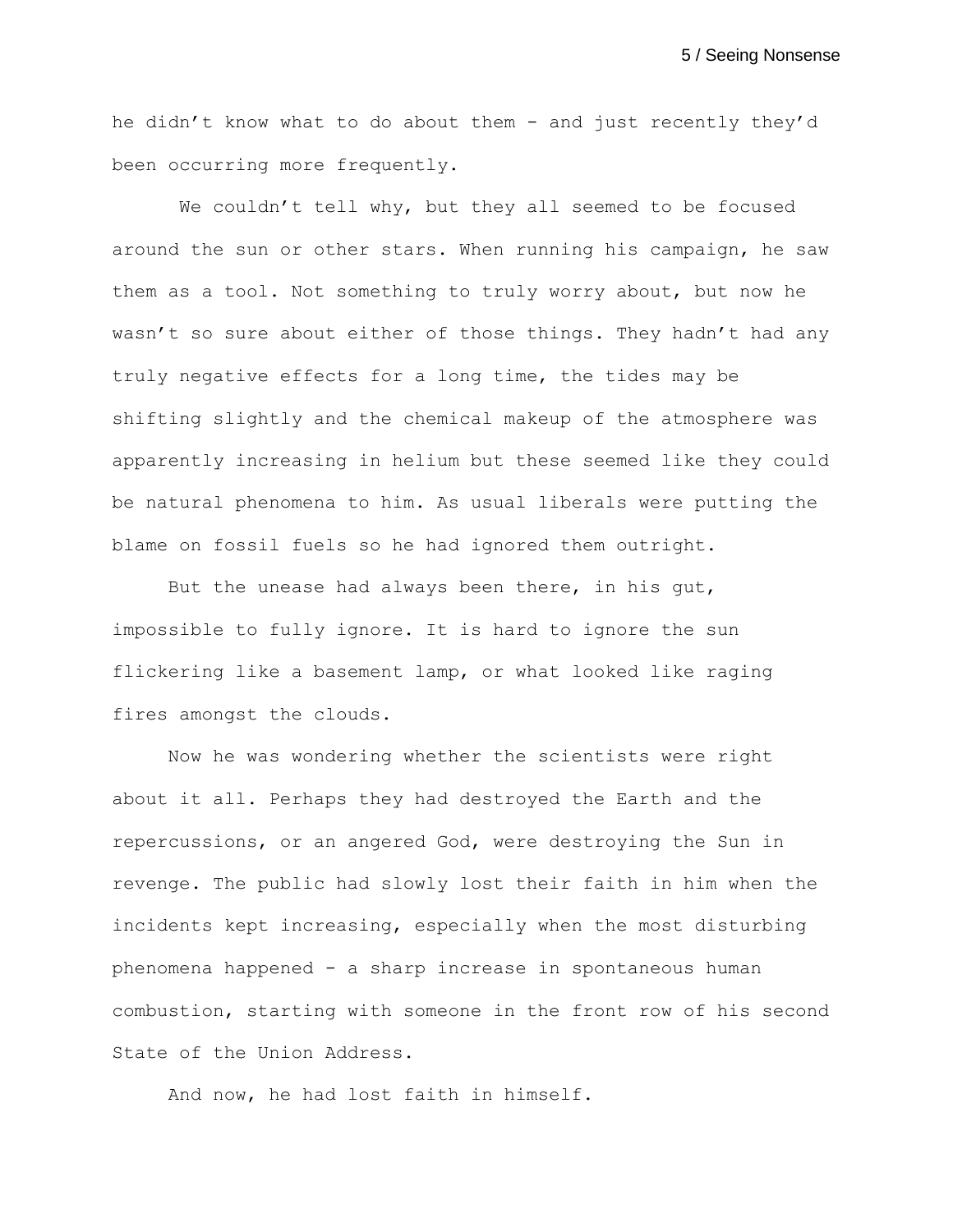He thought of the reports on the desk behind him. They came from the EPA and were labeled increasing degrees of urgent, must-see, potentially catastrophic. He wondered whether his adviser had been bringing him another one. Perhaps this time from the UN or the UK or some concerned Governor trying to show his state he was going to get to the bottom of whatever this problem was 'even if they have to go right to the top!'

He put his hand over his face and tensed from the biting pain behind his eyes that had become all too common. He felt small and misplaced, as if he had been dropped into a vehicle with completely foreign controls and was expected to pilot it through a crash.

It felt much hotter suddenly, the President tried not to look up - but he never could resist it. He lifted his eyes upward and saw it.

It was the most impressive display yet: tongues of orange, red, yellow, and even blue danced raucously in the sky; casting a shifting color filter over the entire landscape.

Looking down the President saw a small group of tourists who shifted their eyes from the sky and towards the White House. He smiled unhappily. Right now it was the red, white, and blue house.

Before his eyes a figure ran out towards the tourists - for a moment he couldn't tell with how color-shifted all the ground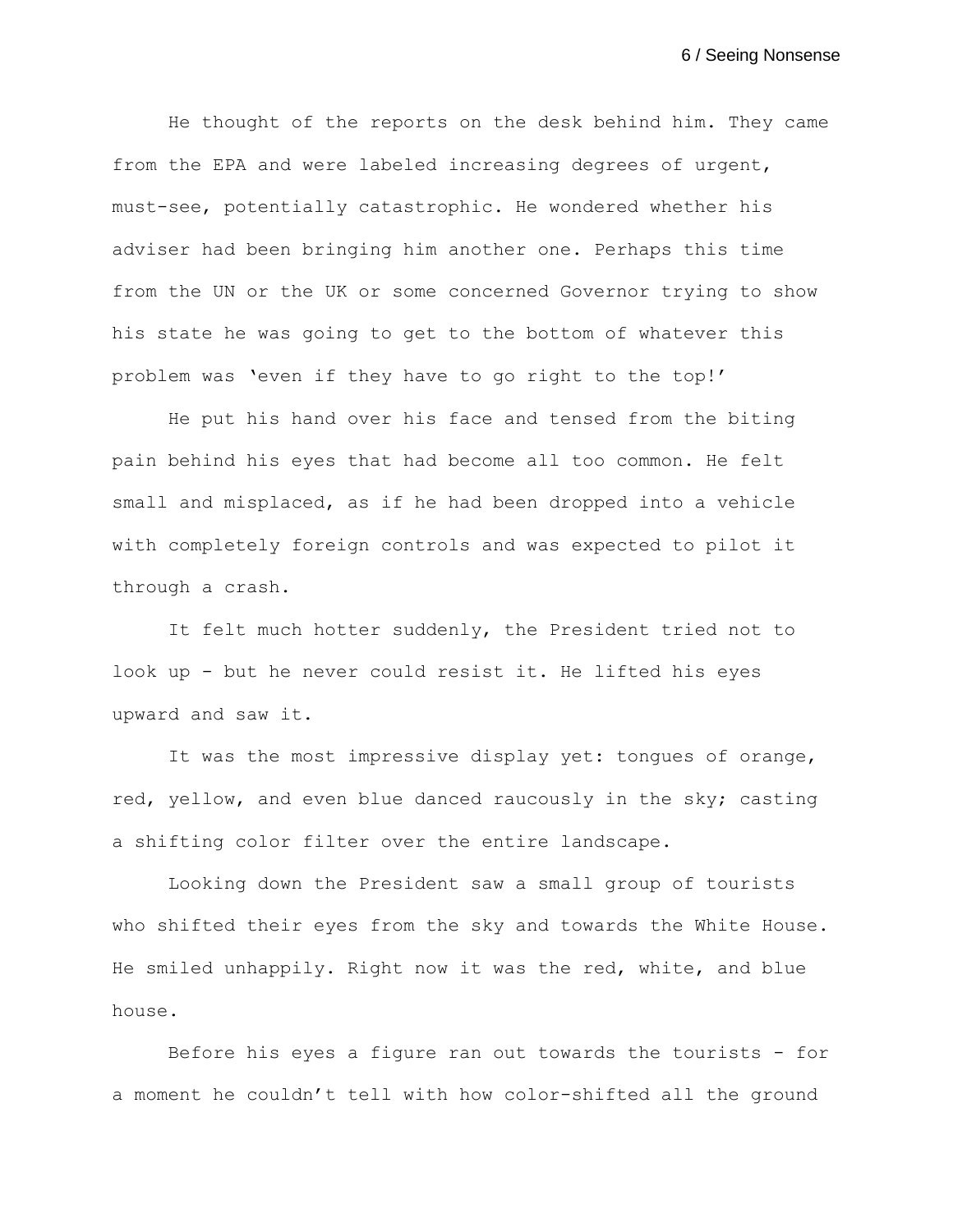was - but quickly he saw that the figure burned brighter than the rest of this picture.

A secret service guard quickly collapsed into a burning heap in front of the group.

Their cameras flashed repeatedly.

# ----  $----$ #

#### **Part One.**

#### **Earth Below Me.**

#

**Sam.**

#

A form writhed and curled in the darkness, sheets were thrown off the bed it laid upon. It was the figure of a man. As the sheets fell to the floor a second figure was revealed lying beside the first. The woman sat up with urgency.

"Holy shit!" She looked around frightened and saw her husband's terrifying movement. She reached out to touch him, "Sam, wake up! You're having a nightmare."

The man shot up to an erect sitting position and looked with wide eyes around the room. He blinked a few times, "Oh my gosh Jackie, I just had an awful dream."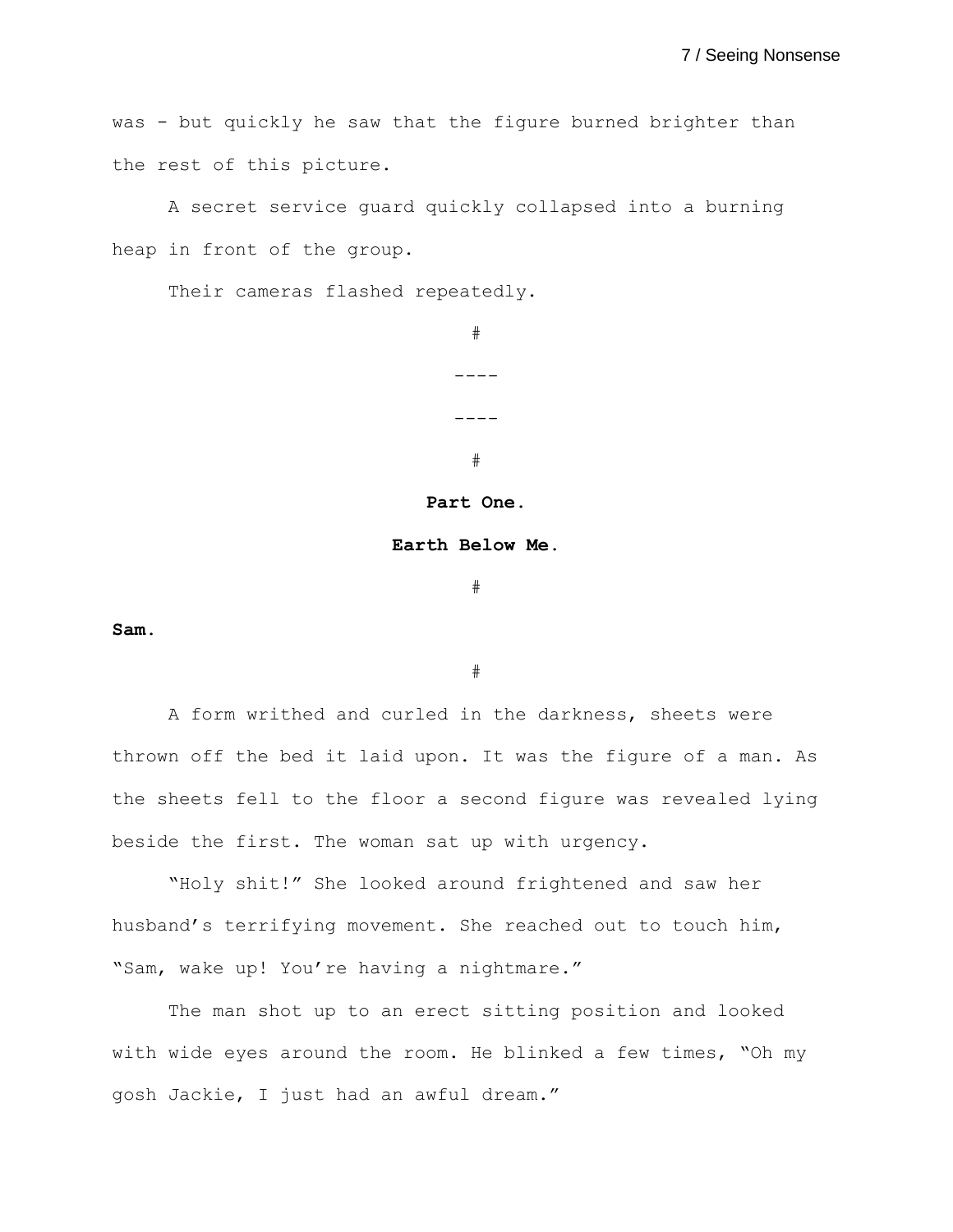"Oh no I'm sorry honey, was it the falling dream?" "No no this was...different. And way worse."

Sam was visibly shaken so his wife pulled him into her arms. "Oh, dear I'm sorry, do you want to tell me what happened?"

"It was so strange. Kind of hard to describe. But it was all these people who were coming to me for advice. But it was about all these horrible things. Killing and attacking and bombing. And I was telling them all how to do it! Not even, like, watching myself do it but actually doing it. For some reason it just made sense."

"Oh honey, that's terrible. It was just a dream, not the real you." She ran her hand through his hair. "Let's just go back to sleep, we have to be up in a few hours. And who knows if Alex will wake us up before then."

Sam didn't look very comforted, but only said, "Thanks Jackie, you're right. I love you." With that, Samuel and Jackie Nyler laid down to sleep. Sam wouldn't sleep for the rest of the night, fearful of what might happen if he were to dream.

He hadn't told his wife the end of the dream: a hooded, older man who looked both foreign and familiar had told him to choose. Sam assumed he meant between the future he dreamt and something else, but he wasn't sure what. The man had held both hands out wide. In one was a knife dripping blood. In the other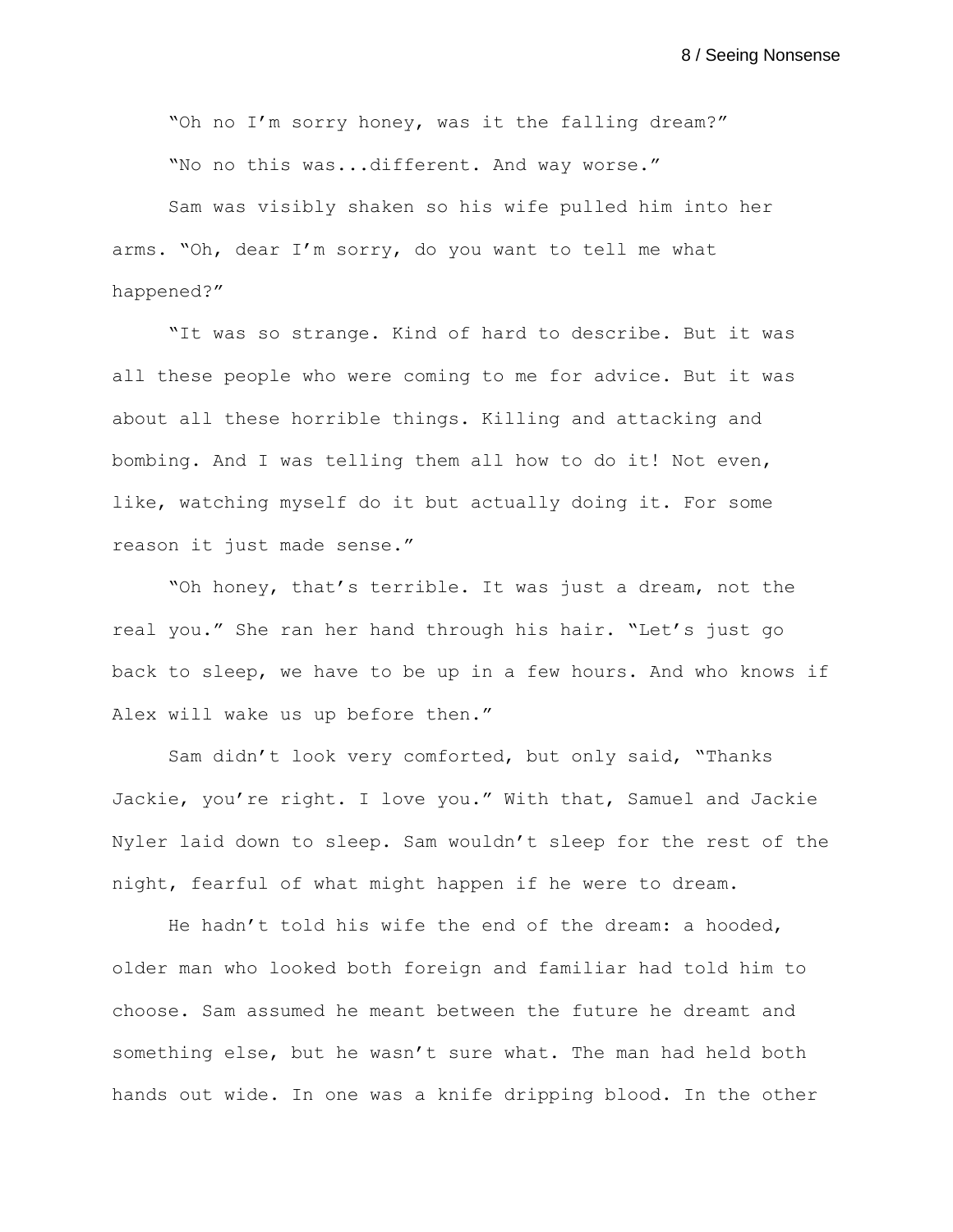was nothing but a flame using the hand as fuel but leaving the skin pink and unburnt. Sam guessed the knife was his dream; but he didn't know what was scarier. That, or what lay in the hand of fire.

|  | # |  |
|--|---|--|
|  |   |  |
|  |   |  |
|  | # |  |

## **February 2nd, 2135**

#

The map of North America in 2135 CE would look almost unrecognizable to a viewer from the early 21st Century. Throughout much of the former United States and Canada new societies had splintered off from these two great powers - Cascadia to the Northwest, including Washington, Oregon, Northern Canada and British Columbia. Much of the Midwest was now small, unnamed provinces connected loosely to the closest remaining urban centers: Vegas, Salt Lake. Texas split - much of its southeast now part of a newly formed North-Mexican feudalrevolutionary society called Nuevo Reino, the New Kingdom.

The border of Old Texas and Nuevo Reino was a place of no small conflict, especially because both states had seen a relatively large number of the new 'sun-cults' which had sprouted up so shockingly around the world. New England had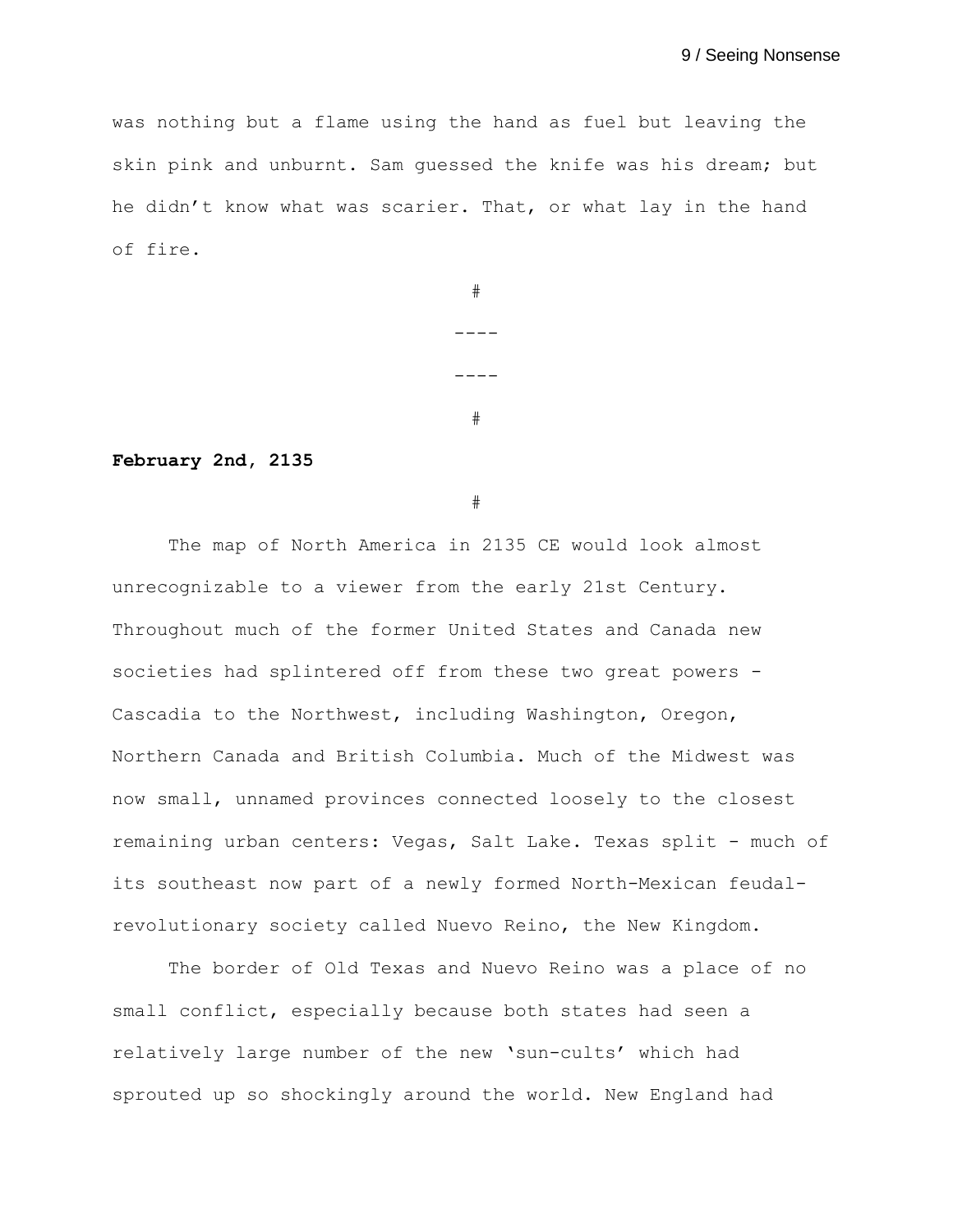consolidated itself, extended down to D.C. and regrown strong ties to Old England - Britain - in attempts to coordinate themselves as political leaders through this crisis: a largely failed enterprise, due in part to the fact that these areas had some of the highest profile, and most destructive, cases of sunmadness. A political bent seemed to go hand-in-hand with many of the inflictions.

Although North America's border-lines have been changed in a rather conspicuous way the rest of the world was by no means unchanged. The old colonial lines drawn up in Africa by the European powers-that-*were* had dissolved almost entirely. Most states had split into smaller, varyingly autonomous societies similar to Somaliland; South Africa was an exception unfortunately through strengthening of totalitarian practices it had maintained state strength and territory boundaries. Europe looked similar from a satellite view, but its societies had changed vastly in character.

The fortunate populations had the character of visionaries, especially laden with artists, and had avoided the worst of the destruction. Though all were afflicted by the losses to suicide, spontaneous combustion, insanity and cult tendencies. One example of a relatively fortunate state, perhaps surprisingly, was Ireland: the small step taken in the early 21st Century of introducing philosophy to all public schools from a younger age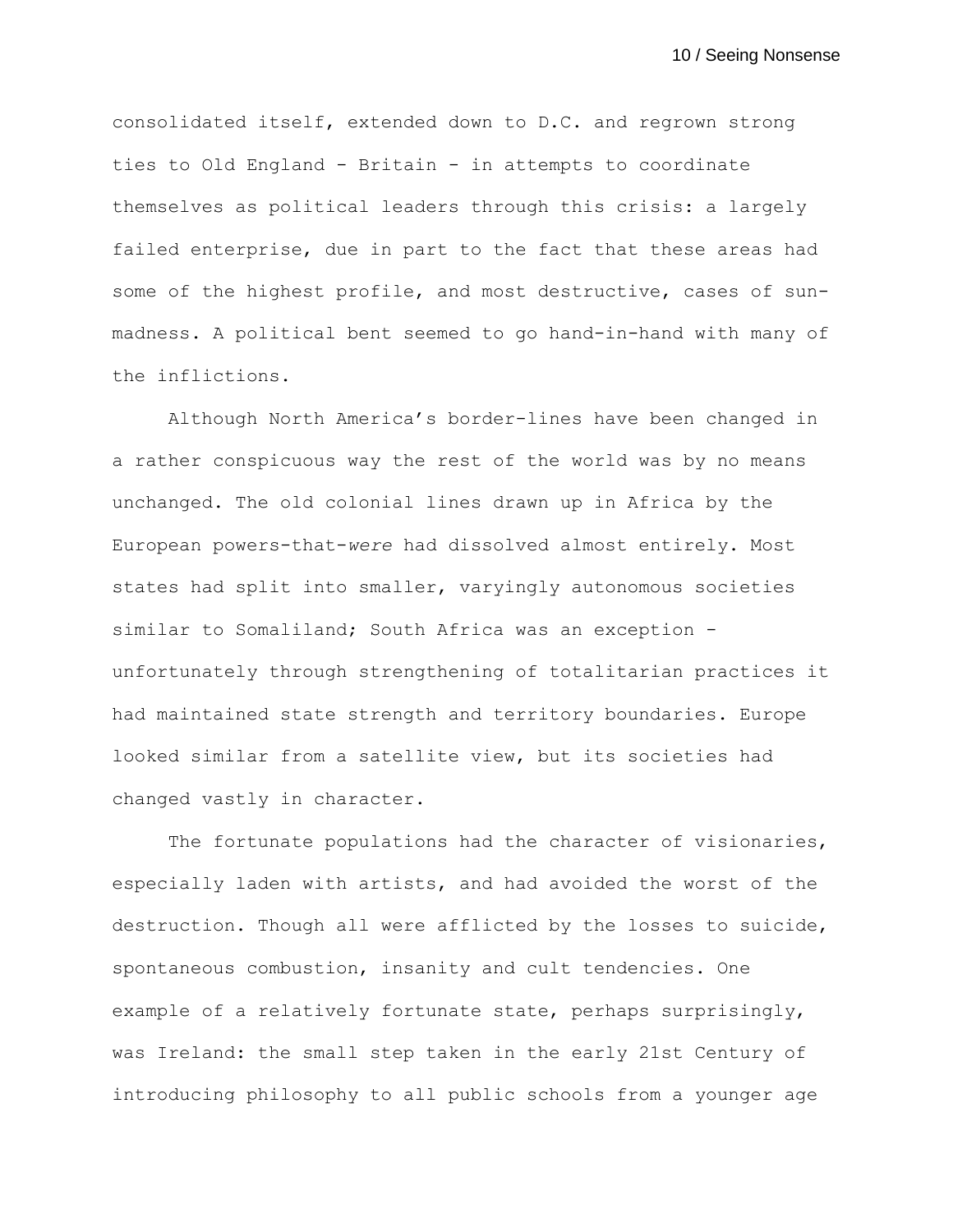had laid a foundation for survival. The populace was reared such that when the crisis came some were prepared to reflect, observe and adapt rather than panic, fight and passionately destroy. Not to say any nation made out unscathed, the great dogmatic nature and religious conservatism of many in this same nation led to great strife, and substantial disaster. Further, some of the nations that fared the worst had populations that did well. Pockets of people, as small even as specific individuals, handled the crisis in stride even as their communities burned.

It was this world that the fires became normal - a world that burned but kept turning. In it, people lived daily, wondering whether the sun might choose not to shine that day, whether anyone they knew might go up in flames, whether they themselves might hear the voices of the sun-cult in their heads. This was the world that humans had to endure, had to make work. The only way to do that, was to change.

#

----

----

#

**April 23rd, 2144**

#

Studying the bodies and minds of sun-cult members, people who had gone insane, or were currently self-immolating had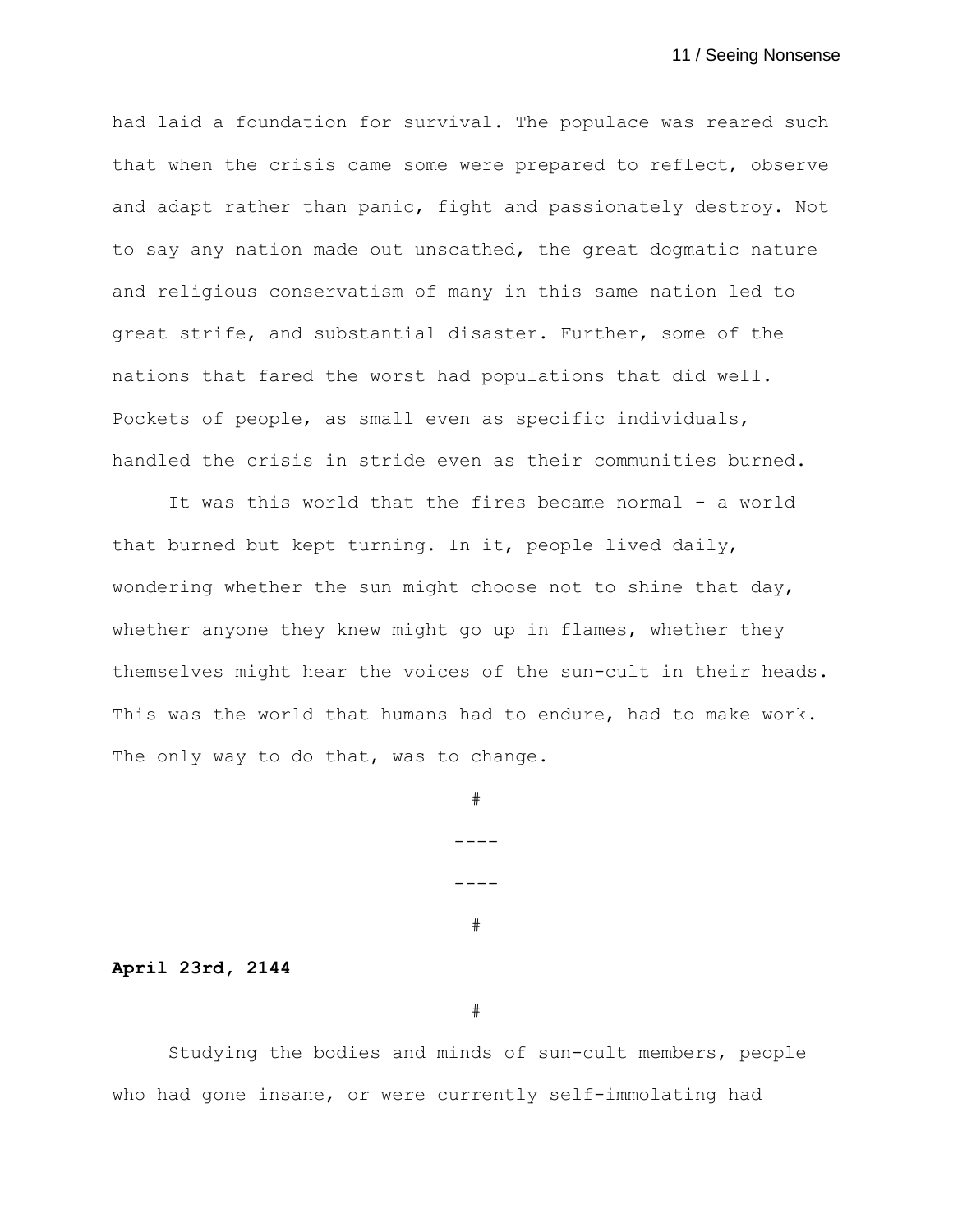issues both obvious (fire) and less obvious (identification, escapes, threats from the cults). For much of the crisis' beginning these things had taken a backseat to the endeavors of maintaining crops, attempting to keep society intact, and generally surviving.

One fact had not escaped the attention of psychologists, anthropologists, and others who studied the human mind though. This was that multiple people were reporting dreams that not only sounded oddly similar to other's dreams and to real events - but, if taken as accurate, had happened in advance of the event itself. They were shockingly accurate premonitions.

One noteworthy example is that of an extended network of people who dreamt of a friend or relative sitting cross-legged and bursting into flame. They had found each other online and made one of the largest specialty online forums which eventually expanded to include anyone who wanted support dealing with the troubling events.

This forum came to rival social media websites in membership over the course of a decade or two. Its initial core - the members of which became leaders and emotional pillars for communities online and in-person - was so charismatic and bonded due to their shared dream experience. For some of whom it ended up in varying stress disorders and panicked episodes around fire. It was later determined that these dreams were all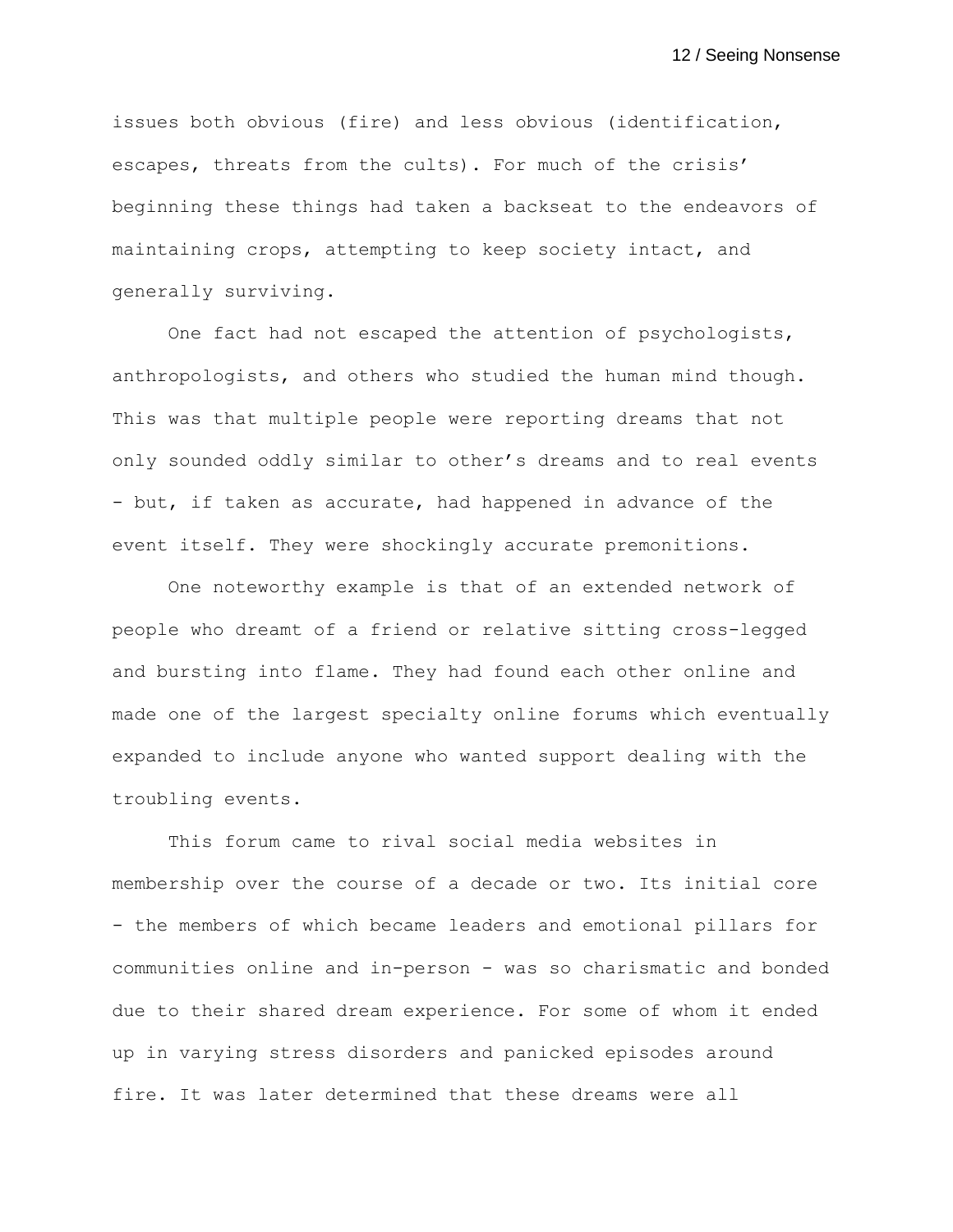associated with the largest sun-cult suicide event, and largest group suicide of any kind. Everyone who appeared in the dreams is believed to have been there, at the group suicide, though many of the corpses were unidentified.

The connection between the dreams and the event itself were to be a topic of philosophical, scientific, scholarly, and imaginative inquiry for centuries.

> # ---- ---- #

**The Master.**

#

The Master stood offstage, his face blissful and mind at ease. He was wearing the robes prepared especially for tonight. Flowing out behind him, crimson with trimming of yellow and a plume of blue across the chest. A heavy hood obscuring the entire top of his face, making it so none could see his eyes. He was the Lord of Cinder and his followers had worked tirelessly for weeks on his regalia.

Someone came up to talk to him, "Master, do you need anything? All the crowns have been distributed and everyone is in their positions. All the lines are set and the vents have been opened and..."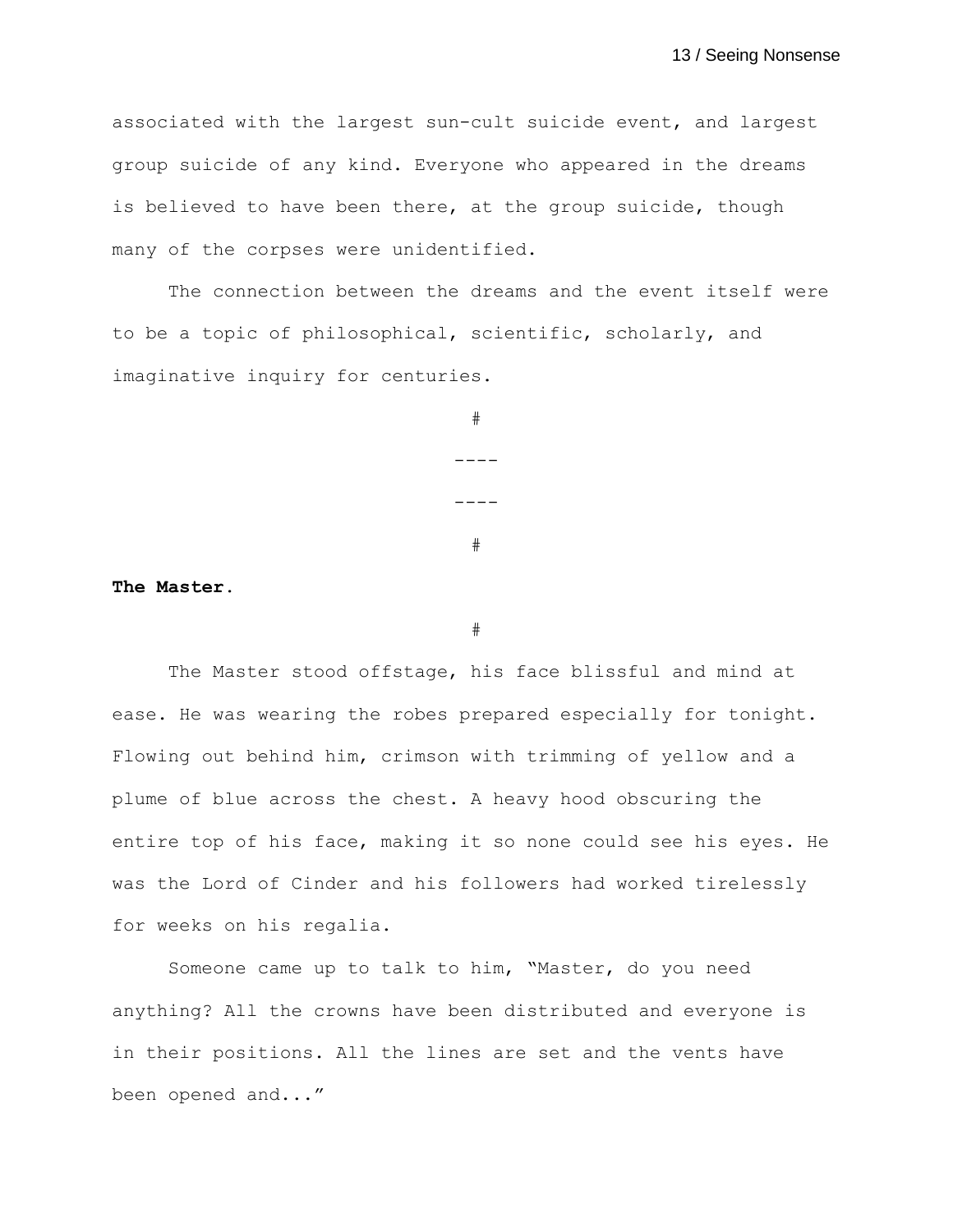He silenced the man with a look. "Worry no more about the preparations, I can feel that all is in its proper place." The man was blessed to receive one of the Master's rare smiles. The Master's eyes shone. He clasped the man's hands, "Today we will start our ascendance, we will finally see the great plains of stardust, the rolling seas of energy, we will be destroyed and reborn in the pillars of creation." The man was finally freed from his speechlessness as the Master let go of his hands and used an arm to grasp the man's shoulder. He found his tears welling and tried to stifle them.

"I apologize Master, I do not mean to..." the man tried to apologize.

"My son," The master stopped him. Pulling him into an embrace, "now is a time for joy. All that we have done will be fulfilled." The man was overcome by emotion in the Master's embrace, but now he found no tears coming. He felt overwhelming joy. "Now go find your position my son. We must begin." The Master said and pulled away.

"Yes Master, right away." The man hurried away. His face shone with bliss, eyes seeming to find something beautiful wherever they looked.

The Master felt love for his young follower. '*I am so happy my message has reached so many beautiful souls.*' He allowed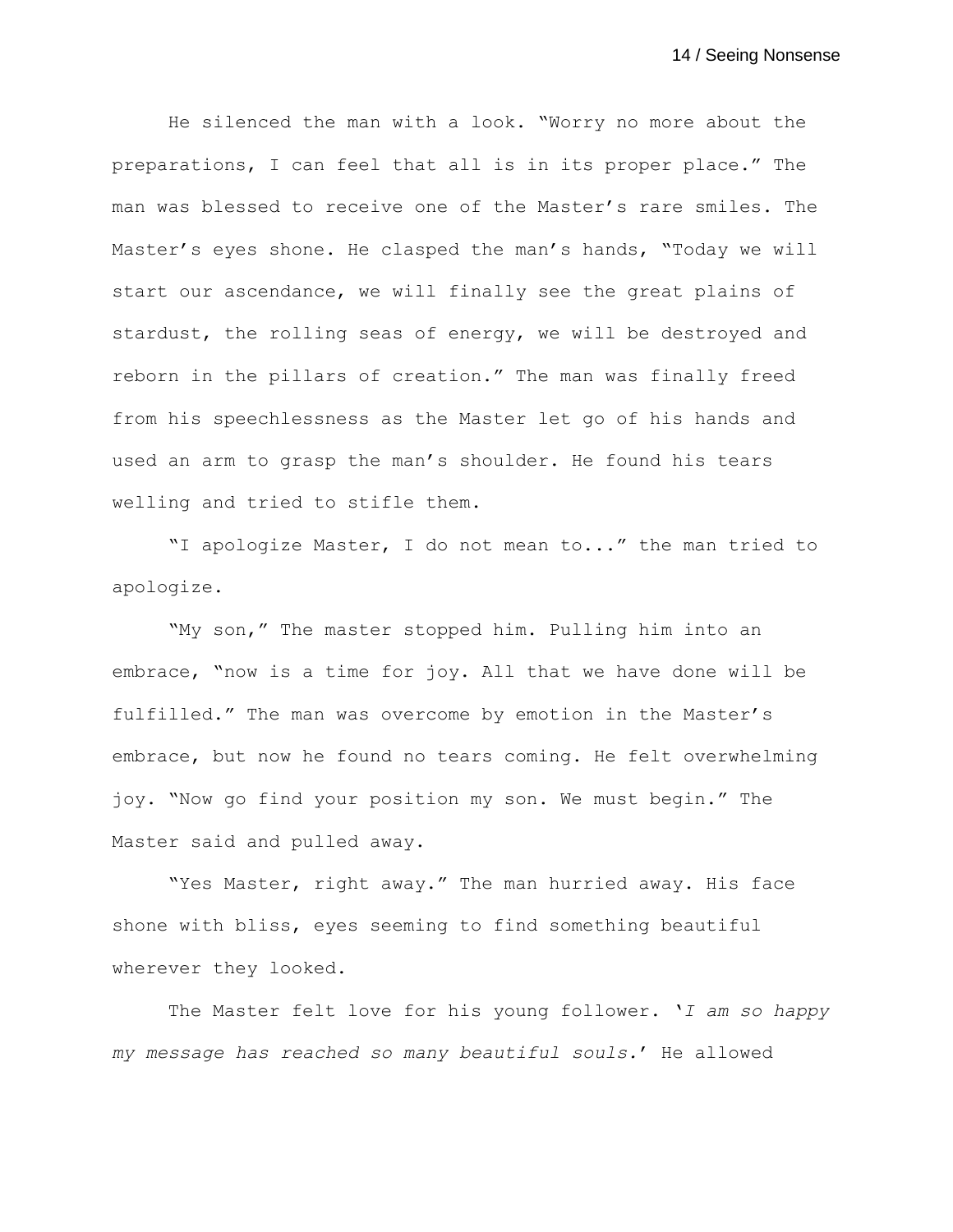himself a moment to feel giddy with excitement, and pride, then stepped onto the stage.

"Hello my fellow men and women of the faith. I am overjoyed to come before you on this day. We have put in so much work to get here and I am so grateful that all of you have joined me here and now." He paused to allow the crowd to congratulate themselves.

"When the Universe began to speak to us many humans took it as a grave omen. A sign that portended the destruction of civilization as we know it. Today I say to you: they were right. What man had built was sick. A terrible affliction has taken over the very life-cycle of our planet. The Universe looked upon the Earth and saw in it a poison, a poison so bitter and so powerful that it threatened everything." He looked up and gazed into the eyes of his audience. Despite his hood all met his stare with reverent fascination, ever respectful. But even the faithful had become a little impatient, how eager they were for the promises of the day to unfold. '*Only a short time more my beloveds.*'

"The Universe knew it must cleanse its child of the poison that had overtaken it. It brought a great fever. The heat grew in intensity as the fiendish men who devoted themselves to corruption were cleansed first. The fever would rage and the flames roar until the Earth was once again pure. It wasn't until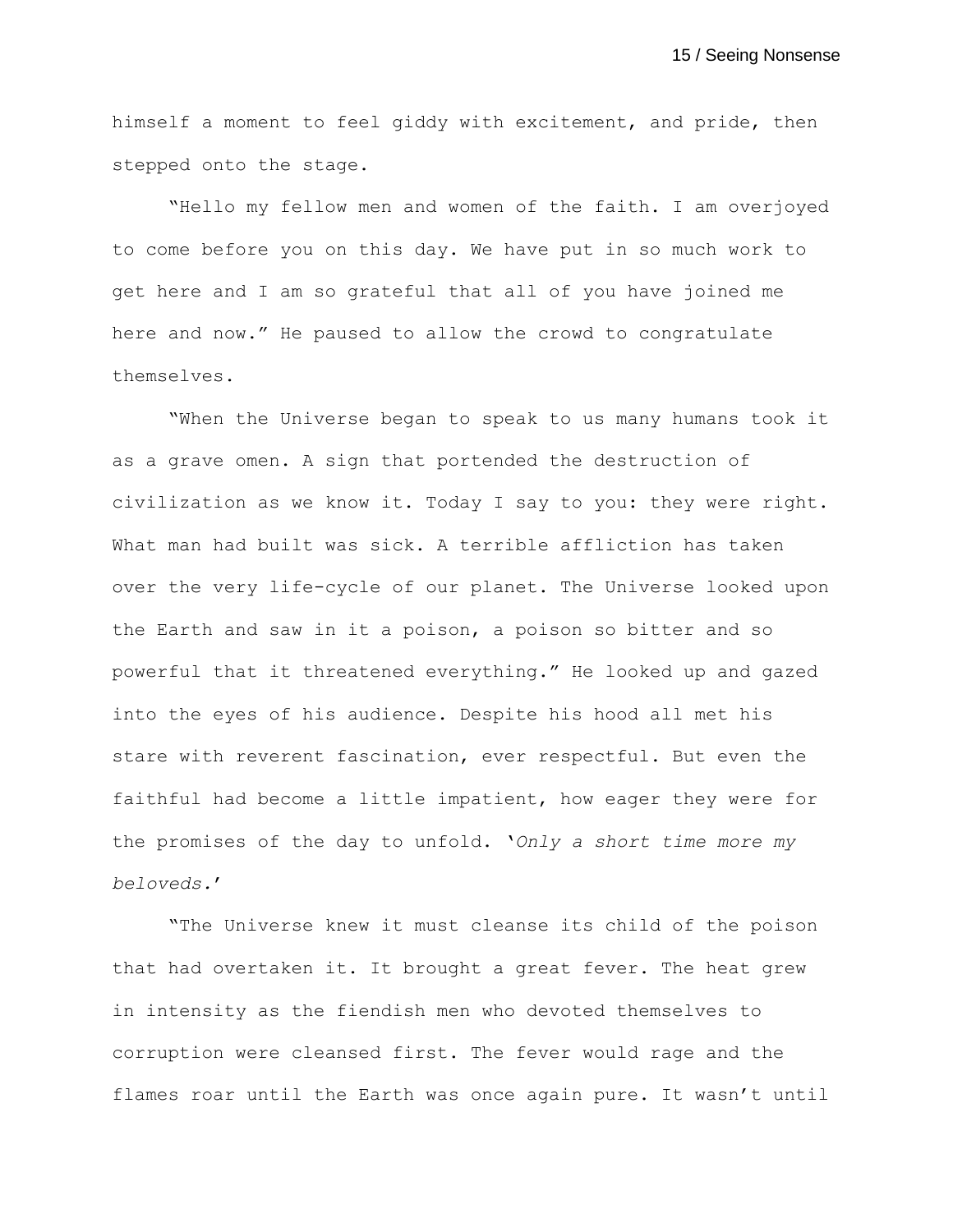I came face to face with the divine influence that I realized the truth of this. Humanity is a failure. In order to think about truth, we gave up our ability to live it. Some tragic turn, some unfortunate consequence in humanity's history, evolution, a fatal flaw in our very makeup - was the source of the poison."

He began to raise his voice, projecting it all the way to the back of the auditorium. "I was touched by the flames!" He threw back his hood, exposing the raw and bumpy flesh of his scalp. The audience gasped in awe and finally could truly meet his gaze. A very select few had previously had the privilege. His eyes were milky and white without iris or pupil, he looked blind but slowly met the gaze of many in the congregation. The crowd buzzed with reassurance that the flames had given clairvoyance. "My family," he started slowly. "I have asked much of you but the day has come where you will be saved, your sacrifices paid back, with something more valuable than anything in this world. There is no place for humanity in this Universe, but those of us that have kept the faith, stoked the curative fire, have been assured a place in the great aether of eternity. We have crusaded long. We have done things that as humans make us feel cruel, vicious, even evil, but now we may leave that pain behind."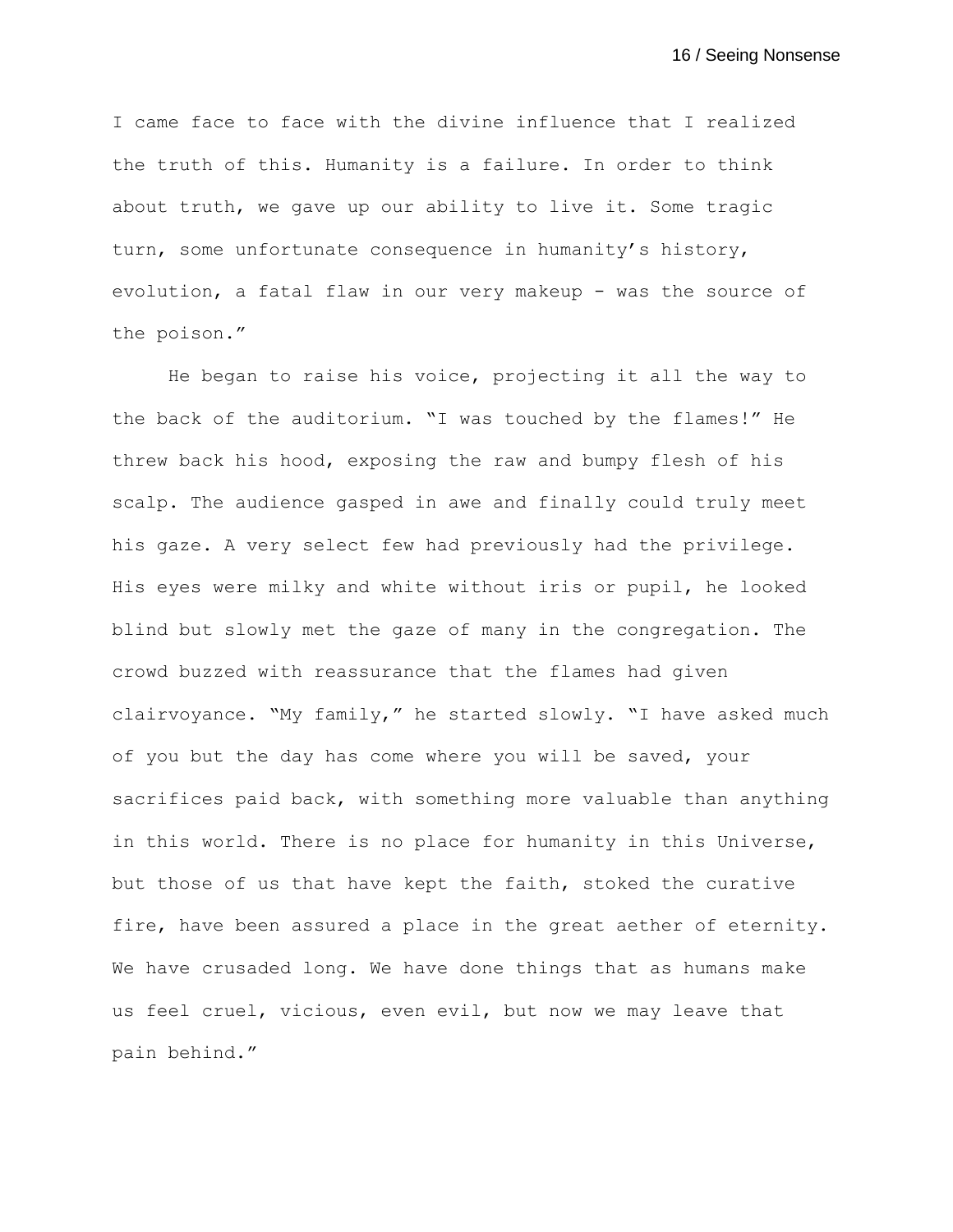As he spoke the room began to shimmer, heat lines rose from the floor and distorted all sight. "The time is here. Our wait is finally over." With that he stopped and the audience began to gasp and cry out in joy and pain. The room was sweltering, from his eyes it looked as though he suddenly had regained his irises. Instead of brown they were red and instead of circles they were flickering flames. The fire that had led him here returned, it covered his eyes, then head. Soon he was a figure masked in flame but he stood immobile, resolute and at peace. The flames spread around the audience. Many were igniting and standing, flailing and screaming but none running for the exit. The Master would have been so pleased with the sight but instead he was transfixed by the same swirling beauty that had engulfed him that day years before.

Somewhere far away Jackie dreamt of her estranged husband, Sam, for the first time in a while. She saw him far away, sitting cross-legged.

> # ---- ---- #

**December 25th, 2161**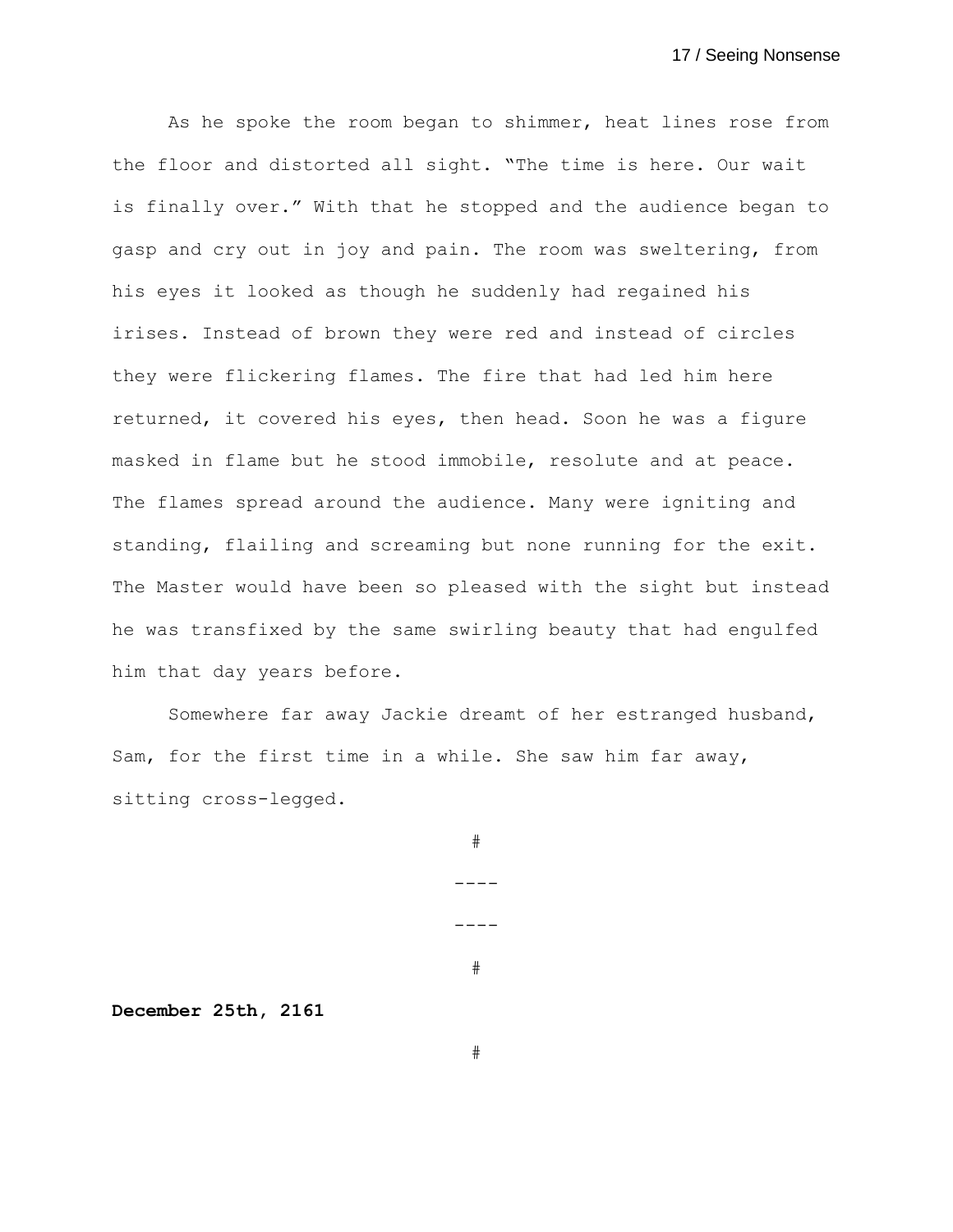A perhaps even more confounding event was the dreams of a small number of people which take the form of 'impossible conversations.' Sometimes the people describe having long conversations with their fathers or mothers, usually long dead. They claimed to be learning things that were true but they'd never been told in life. Hearing from a living parent, aunts, or uncles that it was truth they'd dreamt.

Other times it is more mundane, a conversation with a friend, but the next time they encountered one another they are surprised to have had word-for-word the exact same dream.

The strangest of all are dreams involving mysterious older figures, giving advice or warnings. Or simply talking nonchalantly about a seemingly innocuous subject; which usually ends up being important shortly after the dreams. Looking in the mirror and some of the people who have already aged a bit since one of such dreams has led to only one conclusion. They're talking to their older selves.

> # ---- ---- #

# **Part Two.**

**The Fire Within.**

#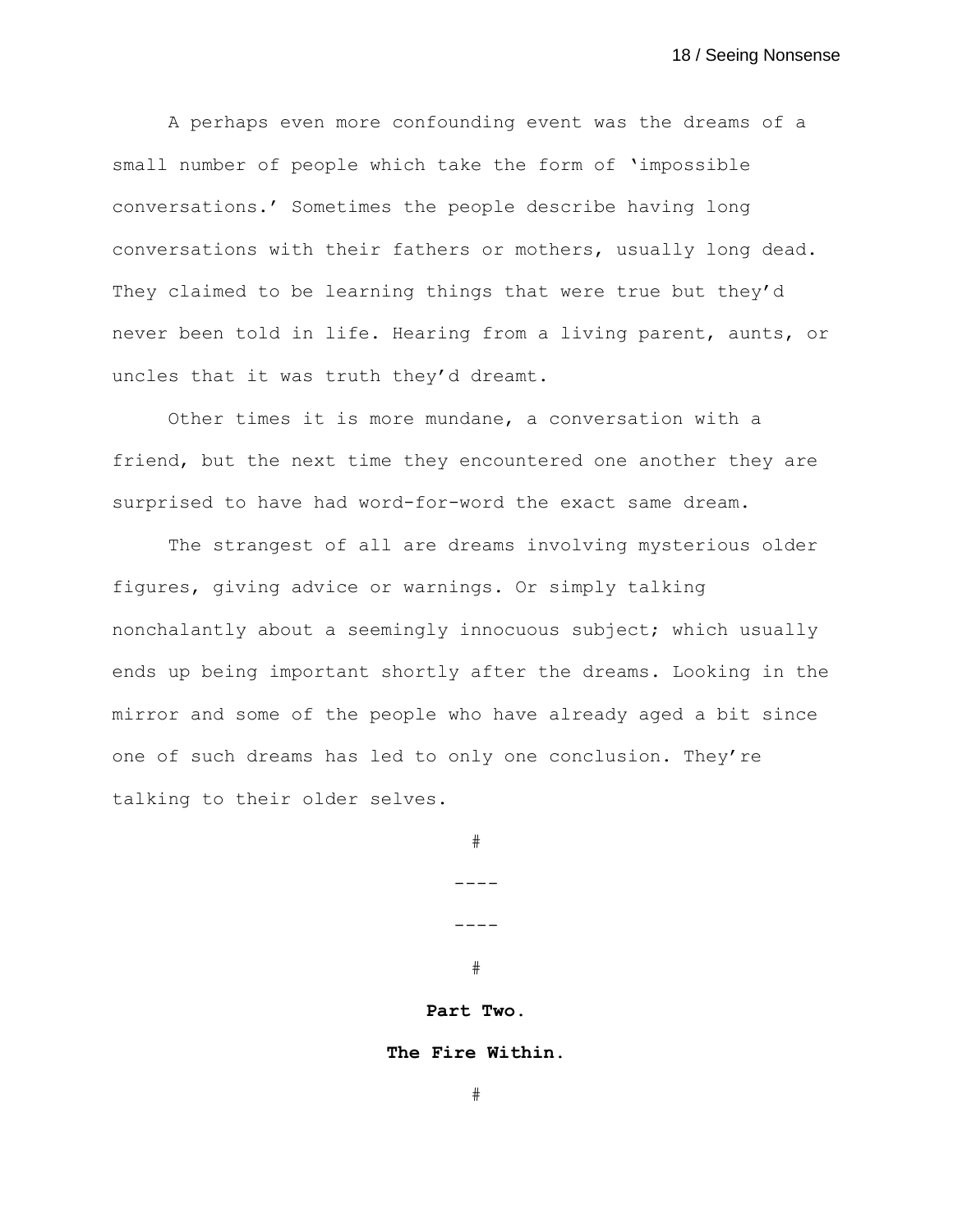## **Alexandra.**

#

Alexandra Nyler strode hurriedly through the halls of the Physics-Astronomy Annex at James Springston University. It was early Fall, her favorite time of the year and she was invigorated by, what she hoped her professors would confirm was, a somewhat revolutionary realization. There weren't many research institutions left in the world, but the Springston creed, 'The only thing that may expand knowledge is the mind. The only thing that may expand the mind is knowledge.' had apparently stuck with most of its faculty, many of its alums, and a large part of the graduate and undergraduate student body through the trying times (a Diet-Apocalypse her friend had named it).

She was only an undergrad still, but the University had really opened its discourse and facilities to anyone with some talent and perseverance. Alexandra was one of those, she was very young and many of her professors thought that her youth allowed her to see the crisis in a different light. Having gone through developmental years during the solar events made some think these young adults were best fitted to see a solution. If given both training and support, and most importantly some license to think freely. One who thought this way and had encouraged Alexandra specifically was Professor Vanderbilt, the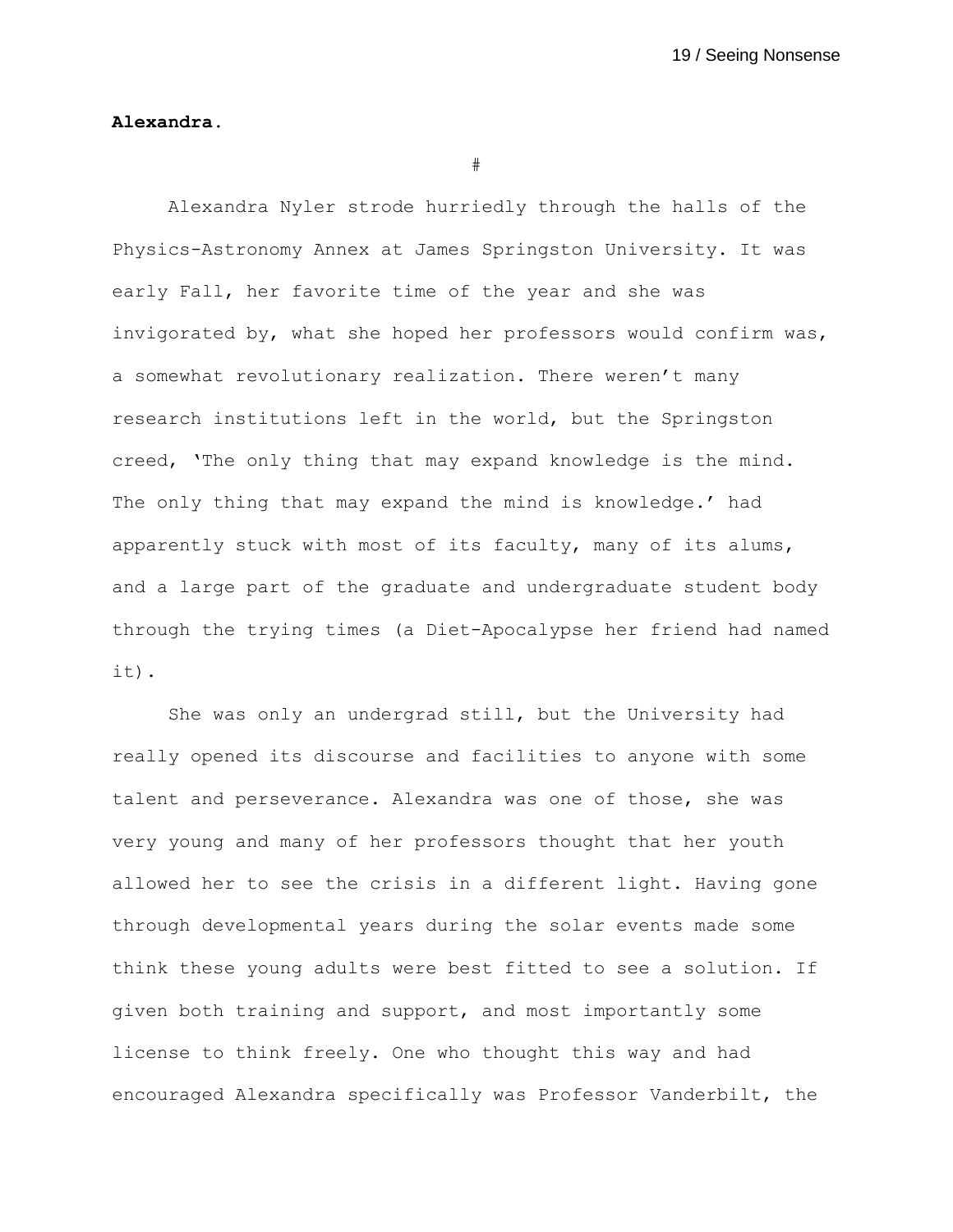head of the Astronomy department and an advocate of opening academia to all. Especially now when cooperation was so necessary.

He was an aging and esteemed man. A writer, researcher, and occasional philosopher - shortly after the crisis started he published a lengthy article describing the ways in which we can respond to these events. Titled "How to Deal with Saturn", it used a lengthy allegory comparing the solar events killing humans to Saturn's devouring of his children, which was drawn from a popular cult-esque religion that seemed to astoundingly spring up in numerous locations independently. It was widely read but criticized for offering little to no practical solutions while firmly criticizing many in academia for 'relying upon stagnated ways of thinking,' 'bringing ego into survival,' and seeking 'to overpower the universe itself.'

She made it to the conference room where they usually had coffee and brainstormed before the experimentation of the day. "Hello everyone! I have something I'd really like to share before we start today." She started, holding up her notebook with a sheet of hastily done hypotheses and potential procedures - she had woken to these ideas in a hot sweat at 2 am and had immediately scrambled to write them down. Scanning the room, she couldn't find Vanderbilt. She'd wanted to talk to him about how to present these ideas. "Where is Professor Vanderbilt? I need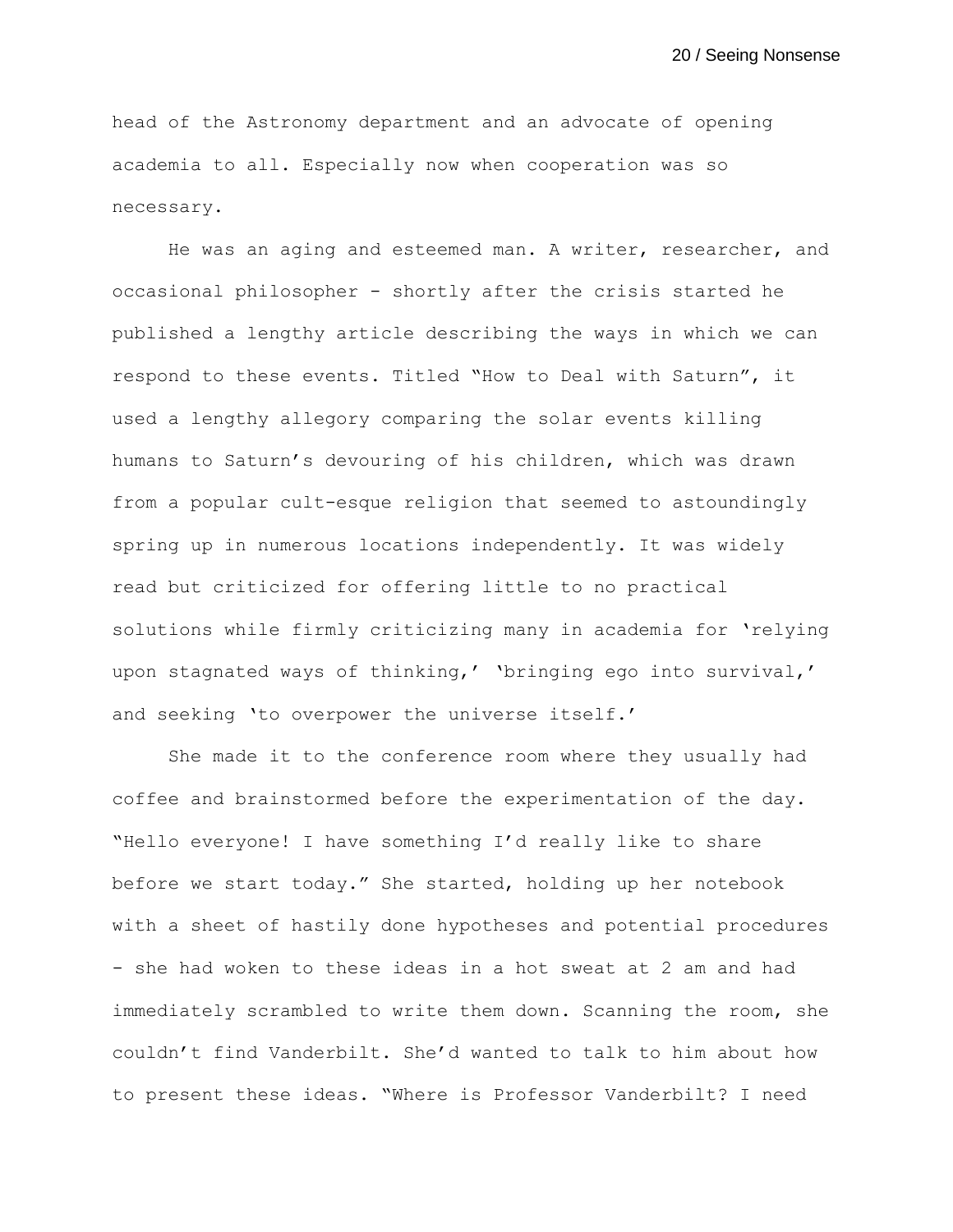his help to say this in a smart way." she said and gave an amicable laugh. Her laughter quickly faded when she finally took a second to absorb her surroundings. Everyone in the room looked grave and Vanderbilt's oldest colleague, John MacLeod, was sitting across the room, facing out the window.

Alexandra saw that there was an unfolded sheet of paper on the table his back was towards. Someone else spoke up, "Vanderbilt left notes for you and Professor MacLeod. I have yours here." and handed Alexandra an envelope with Vanderbilt's handwriting on it.

## #

## *Dear Alexandra,*

#### #

*I've known this was coming for some time but put off writing this letter for too long. Now that it comes down to it and my time has come I find myself unable to articulate what I want to say. Alexandra, I am very proud of who you have become. In you I finally saw the evidence of what I had hoped humanity's response to our greatest, most existential and overwhelming threat would be.* 

*Unfortunately for a long time now I have seen visions in the sky. I have heard the commanding, fatal voices in my head. I have desired to tell this to you, and to everyone. To convince*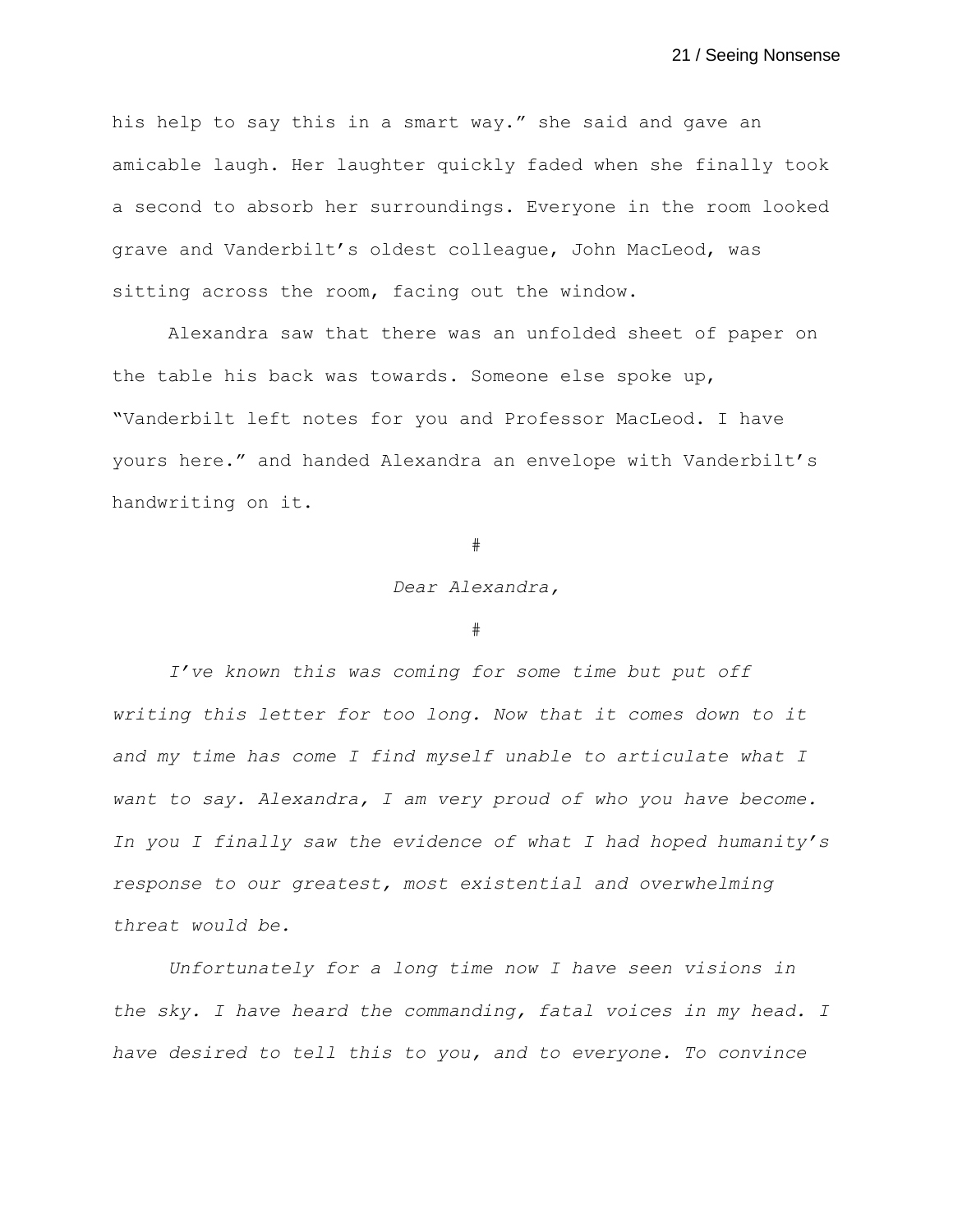*you all humanity's death is necessary, that in the beauty of the flames I saw PROOF that we are corrupted and beyond saving.* 

*I know this is not the case. When I talk to you I can convince myself of that. But now I cannot get the fire out of my eyes, the heat out from inside my head, the voices are screaming at me and I can't argue with them any longer. I do not want to be a threat to you or all that we've done here. Neither physically nor through demoralization. I know that, with you and the other amazing people at this facility, the future is bright with hope and I go easily knowing that.* 

*Please look after John, this will likely be hitting him hard too. Especially if he has been suffering anything like I have. I love you like a daughter, be well and enjoy the life I know you have ahead.*

#

*Jack Vanderbilt*

# ----

---- #

**January 6th, 2200.**

#

The generations that were born after the solar age had begun showed greater resiliency to some of its more disastrous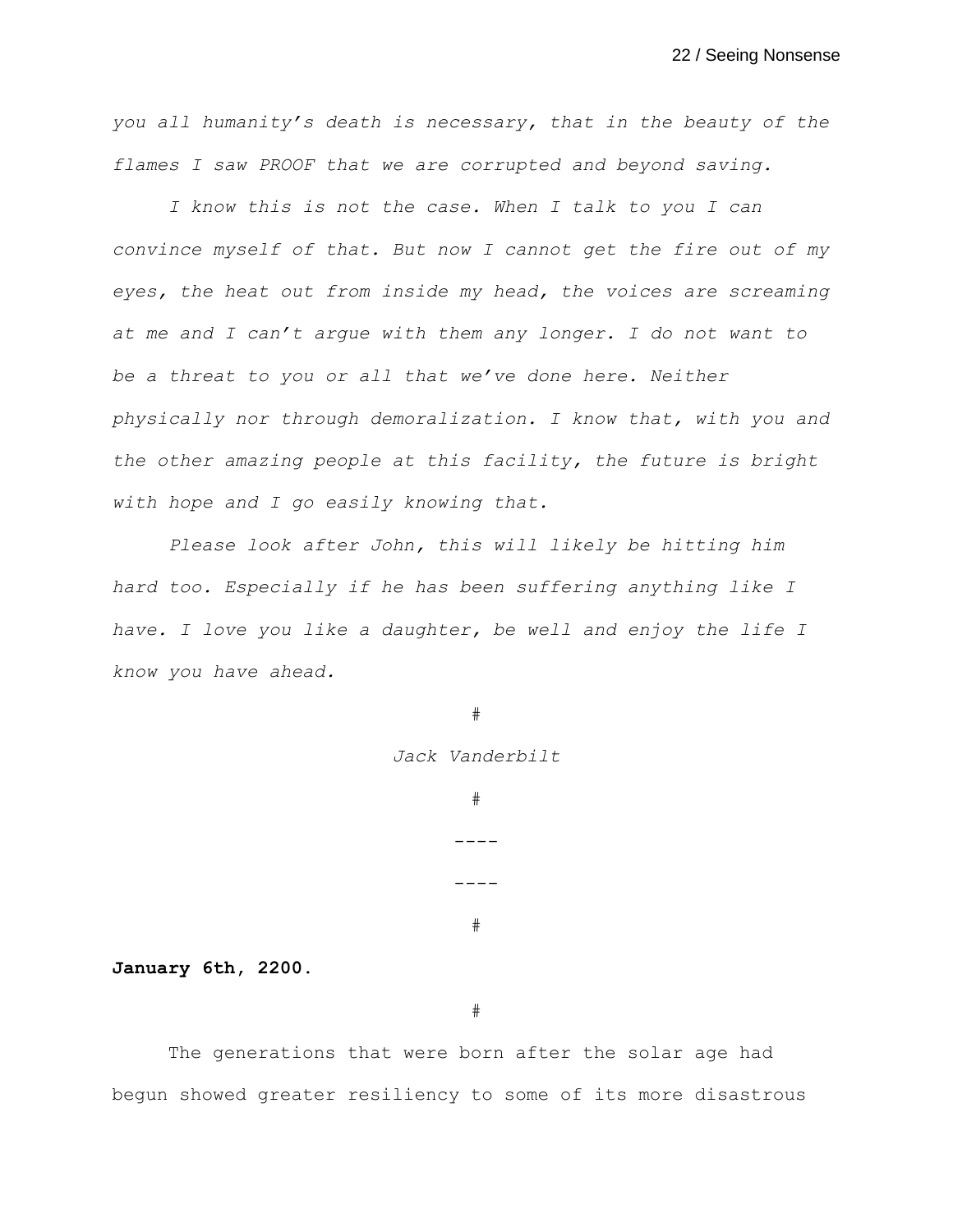effects: so much so that for the first time someone survived a spontaneous combustion event. Although this was coupled, at least in these early generations, with a much higher proportion of quiet, solitary suicides. As time passed these kinds of responses became the norm. Generally, if the fire of the mind overtook someone, they no longer preached destruction to others. Nor, as was more than sometimes the case in the early times, tried to take others with them by force.

Some worried that this was the real sign of the end times, an insidious sterilization of energy, of the human spirit. For over a decade this idea circulated without an adequate rebuttal, and in this way it may have served as a self-fulfilling prophecy. People who were driven, and could only handle the situation by thinking the problem could be solved and the solar age would end and things would return to as they were before increasingly began to succumb to ennui so pervasive that they often simply chose to stop trying. Not all of them killed themselves. And those that didn't often found that as the years passed their encounters with the fire, and their feelings about this new world, changed.

Eventually a breakthrough did occur, but already people had started to realize two things. One, it didn't seem like things would ever go back to 'normal' and, two, maybe that wasn't a failure, or entirely a bad thing. Since the event no major war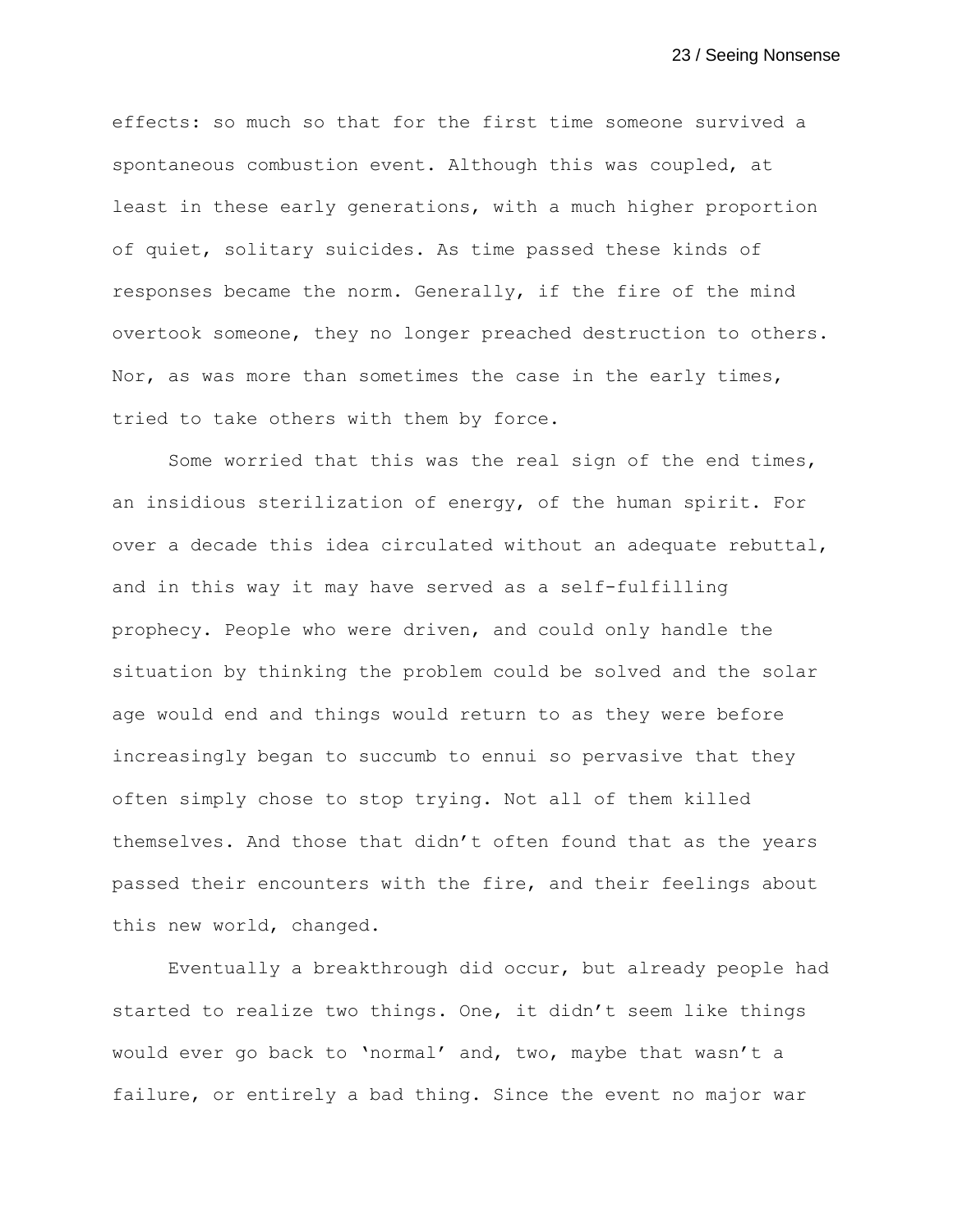had happened, some might say this was due to the distraction of the flames and society's breaking up. This doesn't capture the whole picture though.

The breakthrough came from a famed researcher and her team at Springston University. Her mentor had been victim of the words of the flame, and had taken his life while she was a student. She eventually turned this tragedy into opportunity. Turning the work they had worked on together into a holistic theory: 'Symbolic Reality.'

They had long talked about how a person's spiritual, emotional character seemed to have the most significant effect on the way the flame touched them. It wasn't until she had started to have recurring dreams of talking with him, after he had died, that she thought of a way to ground that idea in something more tangible.

She slept many nights inside of ifMRI (improved functional magnetic resonance imaging) and eMEG (enhanced magnetoencephalography) machines. They found a most startling fact, during the nights when she dreamt, these important dreams with her old mentor or of things that seemed plausible to be the future, her brain completely 'shut down.' All activity ceased. The first time it happened they pulled her out and woke her up immediately. When she told them she'd just been having a dream of talking to her mentor was when they realized 'dream' maybe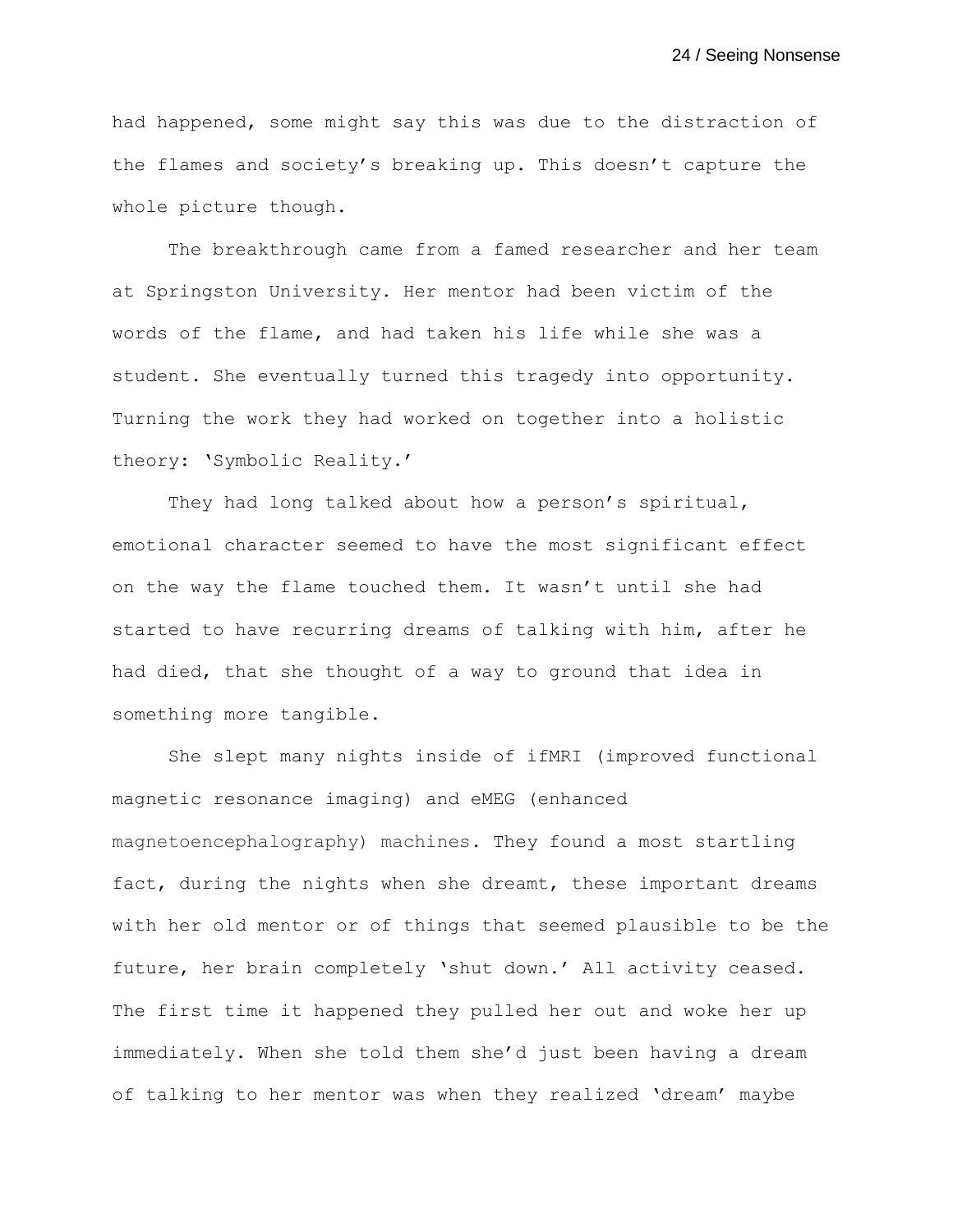wasn't the right word. The researcher herself had started to expect this already: when some of the dreams were conversations with her late, and long estranged, father.

| # |
|---|
|   |
|   |
| # |

## **Remy.**

#

The sun began its steady ascent on a crisp spring morning. Light began to peek over the horizon and the current Chairman of the Federation for the Advancement of All Life, FAAL, was up to greet it. He was sitting with a cup of coffee and looking out of his office's bay window. He had woken up early from a strange dream and decided that getting up and going to work was the best thing he could do. He had almost totally lost the dream despite his efforts now to recall it, and the oddest part was that he couldn't quite remember whether it was very joyful or very melancholy. Perhaps it was both. As the body of the sun started to crest into view he felt the heat in his thoughts, and for a moment swore he saw tongues of flame leap up from one of the documents at his desk. He turned his head and looked at it. PROPOSITION TO DEVELOP AN URBAN CENTER FOR THE RAPID CREATION OF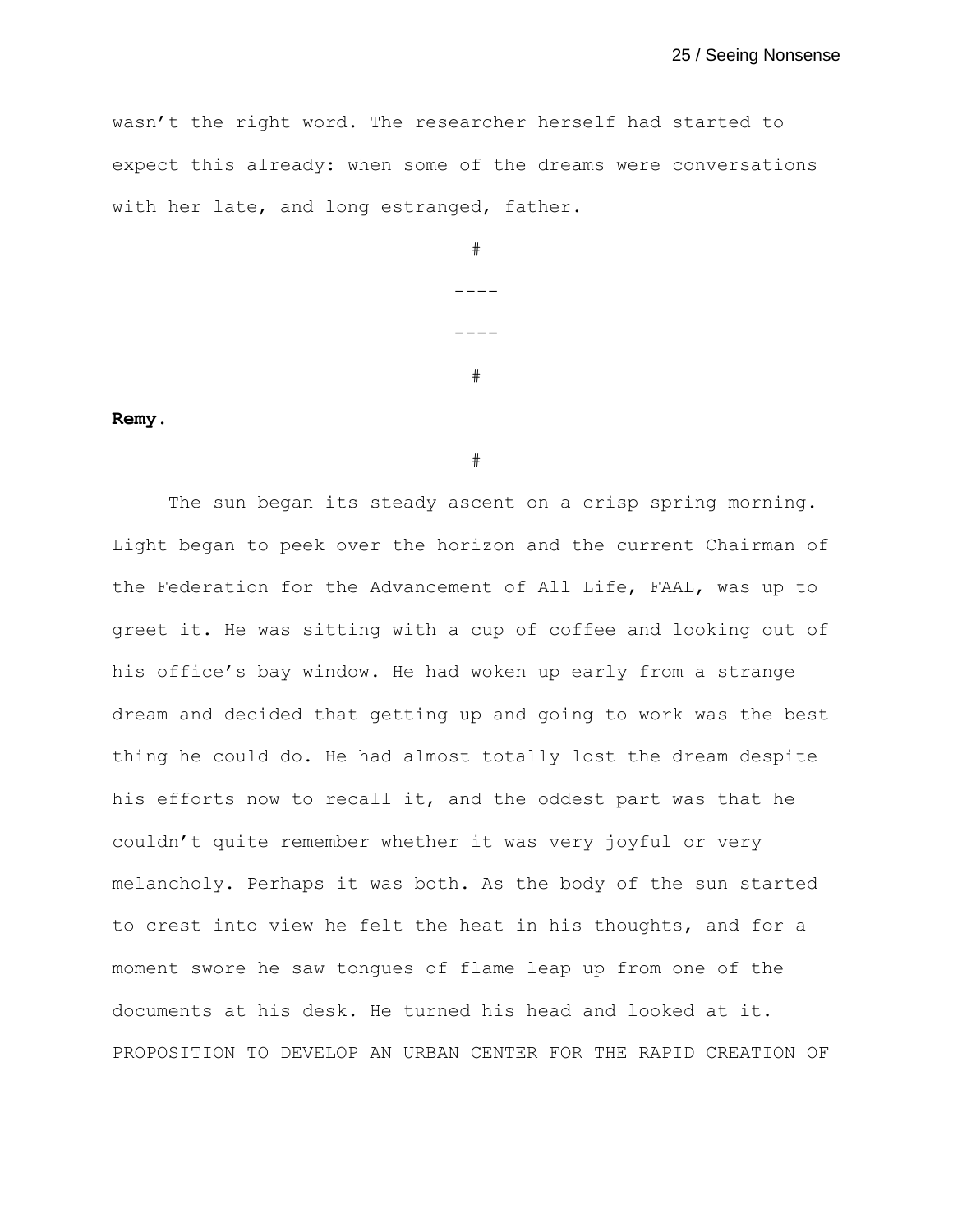PLANETARY-MANIPULATION TECHNOLOGIES AND HOUSE ALL NECESSARY PERSONNEL.

He turned fully, shifting his body, the sun continuing to rise above him as he sat and considered the proposal he had looked over many several times already. It had a lot of support: proposing a *temporary* exception to the rule of 'biodiversity first, economic concerns after' to produce more rapidly a technology that may open whole new worlds ripe for the expansion of life into the Universe. It wasn't in his nature to go against the desires and will of so many but he felt feverish heat now, considering the proposal going through. It allotted up to a decade - a whole forest disemboweled for a decade, irreversible damage if not destruction for many of the human and other animal family groups living there now.

He stamped the proposal, REJECTED BY THE CHAIR. Sighing, he was happy he had a few hours before he had to tell anyone. Before he became chair of this organization he had been many things, but he considered himself to be a designer at heart. He had helped create the current model for society's infrastructure: much taken from his centuries-old idol Finn O'Connell's (who had himself been inspired by that seminal piece: "How to Deal with Saturn", by Jack Vanderbilt) masterwork, "The Weave of All Being." The tiered structure of man-made abodes such that they could intermingle with animal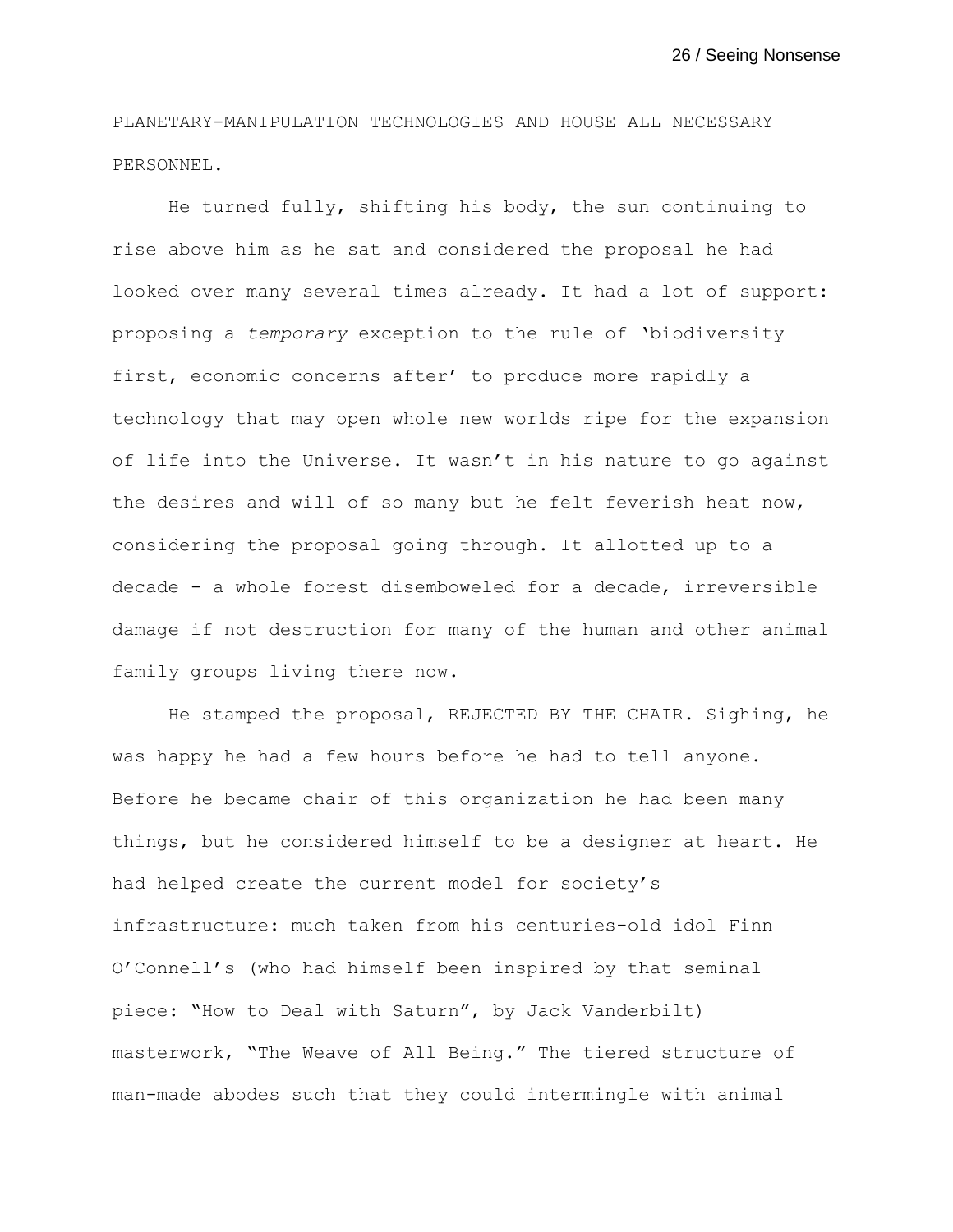habitats, even dangerous megafauna. So, he sat down with the budget and methods of the now rejected proposal alongside his holo-tablet. He began to create diagrams and paragraphs rapidly, his stylus able to finish sentences and simple sketches for him after so many years of learning his hand.

*'This may be important, but we have to do it our way.'* He felt the heat in him, encouraging him now. Invigorating him more than coffee ever could. *'Doing it wrong would defeat the whole purpose.'*

> #  $-- ----$ # **Epilogue. New Forms.** #

## **Aldwin.**

#

Aldwin sat atop his MantaCruiser, the water gently rocking it back and forth. The winged vessel looked perfectly at ease in the ocean. The sun was still low in the East but he looked at his Dreamer 2.0 personal companion watch and saw that it would soon be time for him to return home.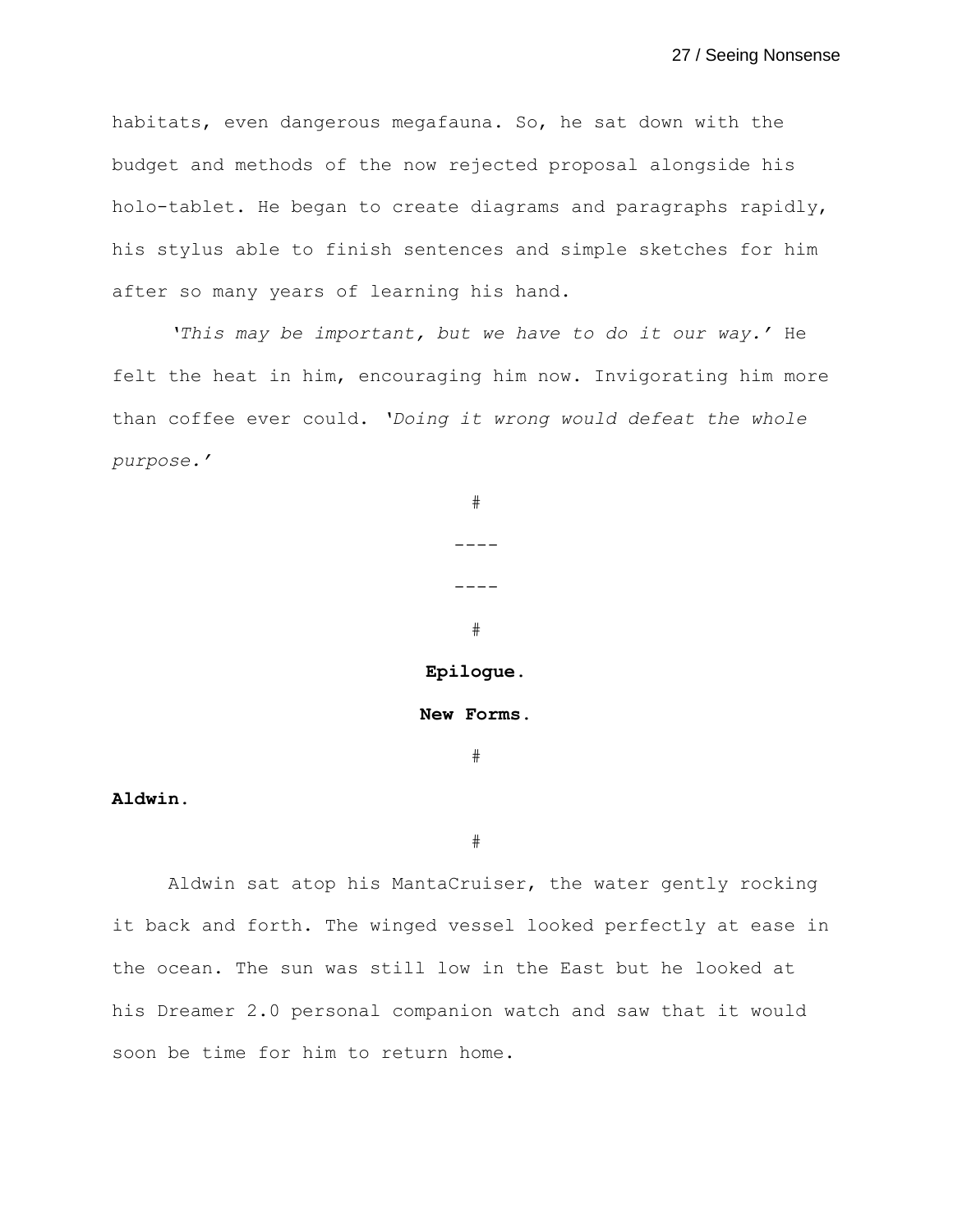He lived in a small sanctuary, only one hundred humans shared the space. Primarily a coastal biome, the space was characterized by lowland forests and rugged coasts; with rain much of the year. Many centuries ago a people had thrived here due to the abundance, despite having possessed only the most rudimentary of technologies. Aldwin momentarily wondered at how anyone could have ever thought masses of concrete and metal were an improvement.

He stood, turned, and descended into his ship. An opening appeared seamlessly on the top and closed as he stepped down. He strode toward the angular front of his ship, across its transparent underbelly. From a distance the lightly glowing interior of the Manta looked like an eerie and beautiful aura around him, magically keeping the water away. A gleaming orb surrounded by deep blue.

Aldwin readied himself to pilot the ship using the command display - lifting his hands and adjusting his focus to activate the sight and gesture based controls. As he prepared to move he was distracted by heat behind his eyes. No matter how many times it had happened it still felt mysterious. The heat was difficult to fathom, having caused great tragedy but also great change. Change that led the world away from one path and onto another.

The heat grew and he closed his eyes, allowing it to flow through and over him. He felt fear and pain, wars starting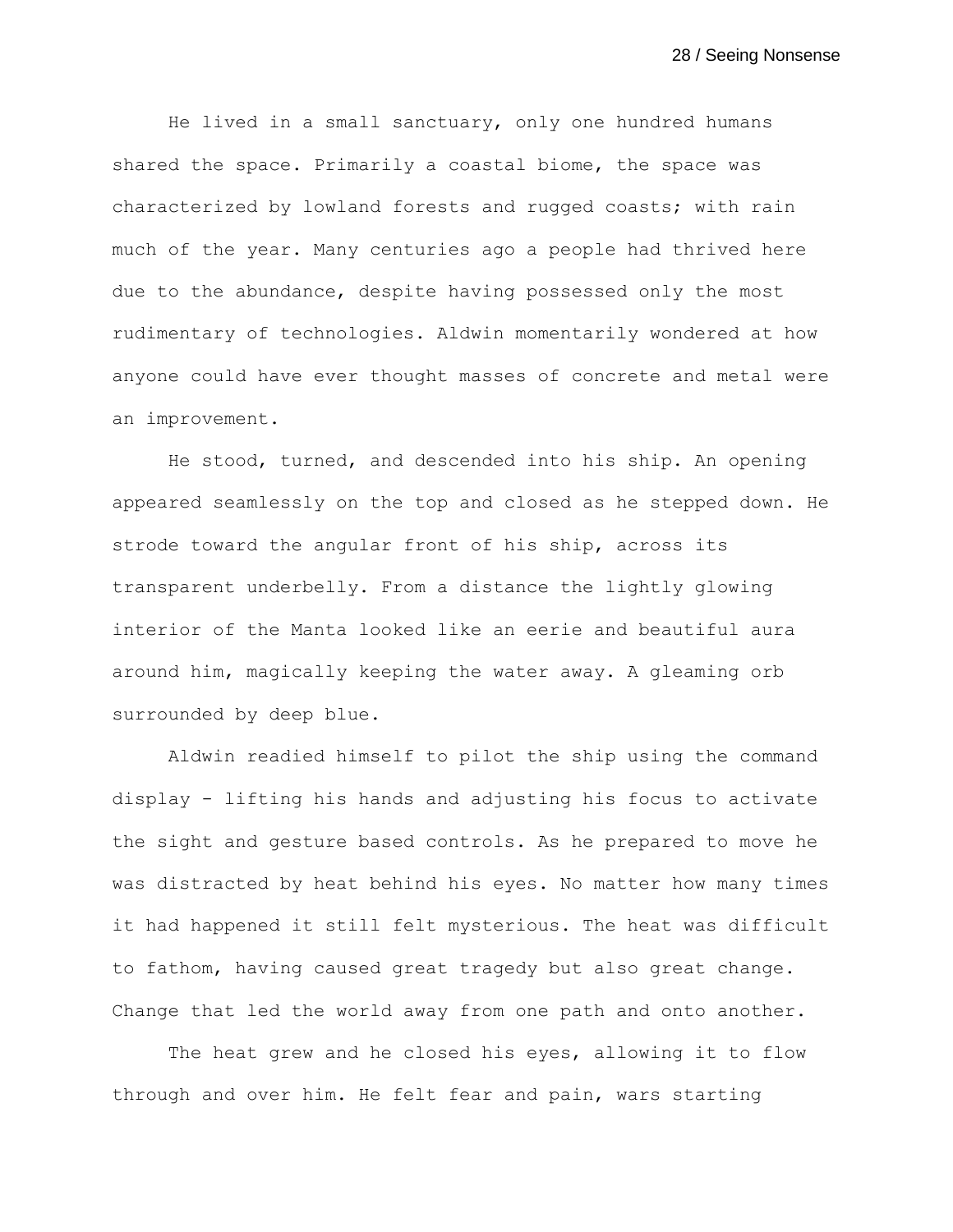amongst growing civilizations on freshly terraformed planets. Sensed newly strengthened connections tested as some left Earth and suffered on their own. Saw centuries of bonds torn, lifestyles changed, connections lost, newly born species rapidly pushed to extinction. For a moment grief and pain swept over him, dominated him. Rage began welling inside, threatening to overtake him.

He pushed deeper, shifted his gaze. And soon found that which brought him back. No matter how far into these manifestations he went, always the flame of life still burned. Increasingly abstracted and incomprehensible but never extinguished. Never had he seen what he feared most - an eternally dim and cold place.

In these episodes, both waking and while asleep, Aldwin had comforted people sitting in gray, concrete buildings of times past that there was a future - if not for their children then for their children's children. He had also *been* comforted by beings who, whether it was their form or some sort of apparel, were hardly recognizable to him and who comforted not by speaking but by a warmth he could feel throughout him.

The world still wondered at what was happening with these correspondences, at how it could be possible. Many hoped it meant time travel existed somewhere in the future but, so far as anyone could tell, actual people traveling to different times